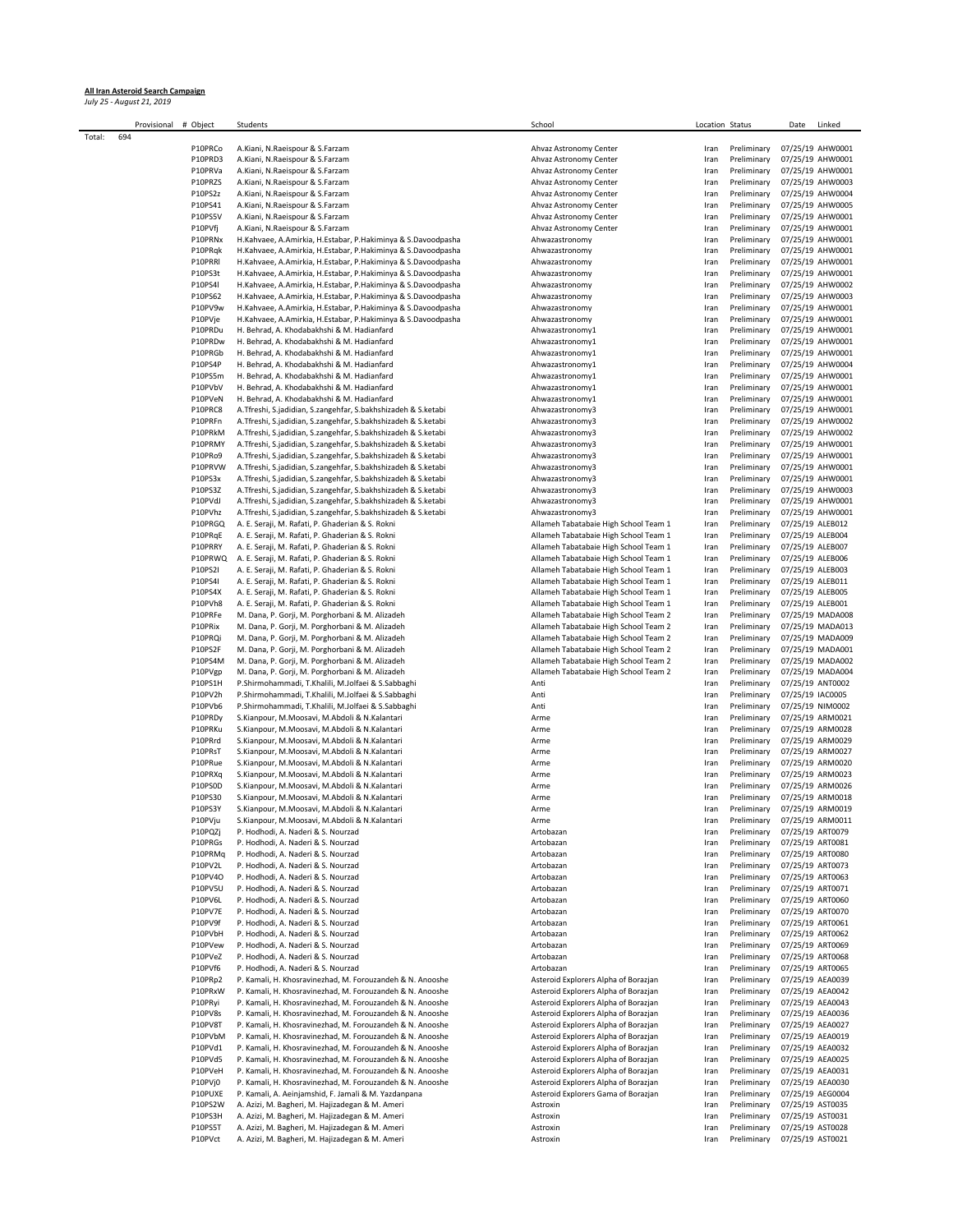| P10PVdS            | A. Azizi, M. Bagheri, M. Hajizadegan & M. Ameri                                  | Astroxin                     | Iran         | Preliminary                | 07/25/19 AST0016                     |
|--------------------|----------------------------------------------------------------------------------|------------------------------|--------------|----------------------------|--------------------------------------|
| P10PVe2            | A. Azizi, M. Bagheri, M. Hajizadegan & M. Ameri                                  | Astroxin                     | Iran         | Preliminary                | 07/25/19 AST0014                     |
| P10PVf8            | A. Azizi, M. Bagheri, M. Hajizadegan & M. Ameri                                  | Astroxin                     | Iran         | Preliminary                | 07/25/19 AST0013                     |
| P10PVgn            | A. Azizi, M. Bagheri, M. Hajizadegan & M. Ameri                                  | Astroxin                     | Iran         | Preliminary                | 07/25/19 AST0027                     |
| P10PVhx            | A. Azizi, M. Bagheri, M. Hajizadegan & M. Ameri                                  | Astroxin                     | Iran         | Preliminary                | 07/25/19 AST0022                     |
| P10PVie            | A. Azizi, M. Bagheri, M. Hajizadegan & M. Ameri                                  | Astroxin                     | Iran         | Preliminary                | 07/25/19 AST0024                     |
| P10PRTm            | M.Abbasiazad, H.Kamali, Z.Ghyiasvand & F.Mohammadi                               |                              | Iran         | Preliminary                | 07/25/19 AVA0001                     |
| P10PRz2            | M.Abbasiazad, H.Kamali, Z.Ghyiasvand & F.Mohammadi                               | Avang                        |              | Preliminary                | 07/25/19 AVA0002                     |
| P10PRB7            |                                                                                  | Avang<br>Avastar             | Iran         |                            | 07/25/19 AVA2220                     |
|                    | S. Ahadi, A. Kolyaei & F. Dashti                                                 |                              | Iran         | Preliminary                |                                      |
| P10PRst            | S. Ahadi, A. Kolyaei & F. Dashti                                                 | Avastar                      | Iran         | Preliminary                | 07/25/19 AVA2221                     |
| P10PRtU            | S. Ahadi, A. Kolyaei & F. Dashti                                                 | Avastar                      | Iran         | Preliminary                | 07/25/19 AVA2214                     |
| P10PRWi            | S. Ahadi, A. Kolyaei & F. Dashti                                                 | Avastar                      | Iran         | Preliminary                | 07/25/19 AVA2222                     |
| P10PV4h            | S. Ahadi, A. Kolyaei & F. Dashti                                                 | Avastar                      | Iran         | Preliminary                | 07/25/19 AVA2201                     |
| P10PVcC            | S. Ahadi, A. Kolyaei & F. Dashti                                                 | Avastar                      | Iran         | Preliminary                | 07/25/19 AVA2203                     |
| P10PVeT            | S. Ahadi, A. Kolyaei & F. Dashti                                                 | Avastar                      | Iran         | Preliminary                | 07/25/19 AVA5001                     |
| P10PVe6            | A. Hokmabad, P. Bageri, A. Molayi & M. Nouri                                     | <b>AYAZ Asteroid Hunters</b> | Iran         | Preliminary                | 07/25/19 AAH1154                     |
| P10PRsJ            | A. Hokmabad, P. Bagheri, A. Molayi & M. Nuri                                     | <b>AYAZ Asteroid Hunters</b> | Iran         | Preliminary                | 07/25/19 AAH1461                     |
| P10PRwt            | A. Hokmabad, P. Bagheri, A. Molayi & M. Nuri                                     | <b>AYAZ Asteroid Hunters</b> | Iran         | Preliminary                | 07/25/19 AAH1462                     |
| P10PRsa            | M. Partovi Nezhadi, M. Khoshrang Baf, E. Bozorg Zadeh & M. Nasiri Fard           | Ayaz_Curiosity               | Iran         | Preliminary                | 07/25/19 BZG1651                     |
| P10PRsD            | M. Partovi Nezhadi, M. Khoshrang Baf, E. Bozorg Zadeh & M. Nasiri Fard           | Ayaz_Curiosity               | Iran         | Preliminary                | 07/25/19 BZG1652                     |
| P10PVg3            | M. Partovi Nezhadi, M. Khoshrang Baf, E. Bozorg Zadeh & M. Nasiri Fard           | Ayaz_Curiosity               | Iran         | Preliminary                | 07/25/19 EHS1111                     |
| P10PV0i            | R.Sharifzadeh, M.Ahmadian, M.Nouri, F.Alieskandarzadeh & N.Dibavand              | Ayaz_Vega                    | Iran         | Preliminary                | 07/25/19 NFD1234                     |
| P10PVai            | R.Sharifzadeh, M.Ahmadian, M.Nouri, F.Alieskandarzadeh & N.Dibavand              | Ayaz_Vega                    | Iran         | Preliminary                | 07/25/19 SRF0202                     |
| P10PVbD            | R.Sharifzadeh, M.Ahmadian, M.Nouri, F.Alieskandarzadeh & N.Dibavand              | Ayaz_Vega                    | Iran         | Preliminary                | 07/25/19 VEG0061                     |
| P10PVgJ            | R.Sharifzadeh, M.Ahmadian, M.Nouri, F.Alieskandarzadeh & N.Dibavand              | Ayaz_Vega                    | Iran         | Preliminary                | 07/25/19 QWE1234                     |
| P10PVh7            | R.Sharifzadeh, M.Ahmadian, M.Nouri, F.Alieskandarzadeh & N.Dibavand              | Ayaz Vega                    | Iran         | Preliminary                | 07/25/19 NFD2617                     |
| P10PVhJ            | R.Sharifzadeh, M.Ahmadian, M.Nouri, F.Alieskandarzadeh & N.Dibavand              | Ayaz_Vega                    | Iran         | Preliminary                | 07/25/19 VEG70                       |
| P10PV0w            | M.Rahimpour, A.Akbary, M.Alizade, F.Ezaddost & M.Hokmabad                        | Ayaz_Vesta                   | Iran         | Preliminary                | 07/25/19 MRV0009                     |
| P10PRu2            | M.Rahimpour, A.Akbari, M.Alizade, M. Hokmabad & F.Izaddost                       | Ayaz_Vesta                   | Iran         | Preliminary                | 07/25/19 MRV0019                     |
| P10PRvP            | M.Rahimpour, A.Akbari, M.Alizade, M. Hokmabad & F.Izaddost                       | Ayaz_Vesta                   | Iran         | Preliminary                | 07/25/19 KLH0022                     |
| P10PQV8            | M.Naderifard, M.Zarei, F.Rassafian & P.Norouzi                                   | <b>Badrood Doll Museum</b>   | Iran         | Preliminary                | 07/25/19 BDM0024                     |
| P10PQVr            | M.Naderifard, M.Zarei, F.Rassafian & P.Norouzi                                   | <b>Badrood Doll Museum</b>   | Iran         | Preliminary                | 07/25/19 BDM0031                     |
| P10PR1o            | M.Naderifard, M.Zarei, F.Rassafian & P.Norouzi                                   | <b>Badrood Doll Museum</b>   | Iran         | Preliminary                | 07/25/19 BDM0020                     |
| P10PR2v            | M.Naderifard, M.Zarei, F.Rassafian & P.Norouzi                                   | <b>Badrood Doll Museum</b>   | Iran         | Preliminary                | 07/25/19 BDM0029                     |
| P10PR7Z            | M.Naderifard, M.Zarei, F.Rassafian & P.Norouzi                                   | Badrood Doll Museum          | Iran         | Preliminary                | 07/25/19 BDM0019                     |
| P10PRc5            | M.Naderifard, M.Zarei, F.Rassafian & P.Norouzi                                   | <b>Badrood Doll Museum</b>   | Iran         | Preliminary                | 07/25/19 BDM0026                     |
| P10PRDE            | M.Naderifard, M.Zarei, F.Rassafian & P.Norouzi                                   | <b>Badrood Doll Museum</b>   | Iran         | Preliminary                | 07/25/19 BDM0027                     |
| P10PRoQ            | M.Naderifard, M.Zarei, F.Rassafian & P.Norouzi                                   | Badrood Doll Museum          | Iran         | Preliminary                | 07/25/19 BDM0018                     |
| P10PRrN            | M.Naderifard, M.Zarei, F.Rassafian & P.Norouzi                                   | Badrood Doll Museum          | Iran         | Preliminary                | 07/25/19 BDM0030                     |
| P10PV2z            | M.Naderifard, M.Zarei, F.Rassafian & P.Norouzi                                   | <b>Badrood Doll Museum</b>   | Iran         | Preliminary                | 07/25/19 BDM0012                     |
| P10PV34            | M.Naderifard, M.Zarei, F.Rassafian & P.Norouzi                                   | <b>Badrood Doll Museum</b>   | Iran         | Preliminary                | 07/25/19 BDM0008                     |
| P10PV3f            | M.Naderifard, M.Zarei, F.Rassafian & P.Norouzi                                   | <b>Badrood Doll Museum</b>   |              | Preliminary                | 07/25/19 BDM0006                     |
|                    |                                                                                  |                              | Iran         |                            |                                      |
| P10PV4b            | M.Naderifard, M.Zarei, F.Rassafian & P.Norouzi                                   | <b>Badrood Doll Museum</b>   | Iran         | Preliminary                | 07/25/19 BDM0011                     |
| P10PV4M            | M.Naderifard, M.Zarei, F.Rassafian & P.Norouzi                                   | <b>Badrood Doll Museum</b>   | Iran         | Preliminary                | 07/25/19 BDM0013                     |
| P10PV8b            | M.Naderifard, M.Zarei, F.Rassafian & P.Norouzi                                   | Badrood Doll Museum          | Iran         | Preliminary                | 07/25/19 BDM0007                     |
| P10PV8G            | M.Naderifard, M.Zarei, F.Rassafian & P.Norouzi                                   | Badrood Doll Museum          | Iran         | Preliminary                | 07/25/19 BDM0009                     |
| P10PVbX            | M.Naderifard, M.Zarei, F.Rassafian & P.Norouzi                                   | Badrood Doll Museum          | Iran         | Preliminary                | 07/25/19 BDM0015                     |
| P10PVbY            | M.Naderifard, M.Zarei, F.Rassafian & P.Norouzi                                   | <b>Badrood Doll Museum</b>   | Iran         | Preliminary                | 07/25/19 BDM0004                     |
| P10PVc4            | M.Naderifard, M.Zarei, F.Rassafian & P.Norouzi                                   | <b>Badrood Doll Museum</b>   | Iran         | Preliminary                | 07/25/19 BDM0002                     |
| P10PVcy            | M.Naderifard, M.Zarei, F.Rassafian & P.Norouzi                                   | <b>Badrood Doll Museum</b>   | Iran         | Preliminary                | 07/25/19 BDM0010                     |
| P10PRdn            | S. Hajivalizade, A. Dehghani & M. Yami                                           | Barman                       | Iran         | Preliminary                | 07/25/19 BRN0034                     |
| P10PRJb            | S. Hajivalizade, A. Dehghani & M. Yami                                           | Barman                       | Iran         | Preliminary                | 07/25/19 BRN0030                     |
| P10PRQ2            | S. Hajivalizade, A. Dehghani & M. Yami                                           | Barman                       | Iran         | Preliminary                | 07/25/19 BRN0028                     |
| P10PRrl            | S. Hajivalizade, A. Dehghani & M. Yami                                           | Barman                       | Iran         | Preliminary                | 07/25/19 BRN0029                     |
| P10PRuv            | S. Hajivalizade, A. Dehghani & M. Yami                                           | Barman                       | Iran         | Preliminary                | 07/25/19 BRN0033                     |
| P10PRvb            | S. Hajivalizade, A. Dehghani & M. Yami                                           | Barman                       | Iran         | Preliminary                | 07/25/19 BRN0026                     |
| P10PRwK            | S. Hajivalizade, A. Dehghani & M. Yami                                           | Barman                       | Iran         | Preliminary                | 07/25/19 BRN0027                     |
| P10PV9i            | S. Hajivalizade, A. Dehghani & M. Yami                                           | Barman                       | Iran         | Preliminary                | 07/25/19 BRN0025                     |
| P10PVbc            | S. Hajivalizade, A. Dehghani & M. Yami                                           | Barman                       | Iran         | Preliminary                | 07/25/19 BRN0013                     |
| P10PVge            | S. Hajivalizade, A. Dehghani & M. Yami                                           | Barman                       | Iran         | Preliminary                | 07/25/19 BRN0015                     |
| P10PVjP            | S. Hajivalizade, A. Dehghani & M. Yami                                           | Barman                       | Iran         | Preliminary                | 07/25/19 BRN0014                     |
| P10PQU1            | AA. Shahdadi, A. Halavati, S. Sadeghi, M. Shojaatalhosseini & E. Ziaali          | BKARAN                       | Iran         | Preliminary                | 07/25/19 BKN1017                     |
| P10PQYp            | AA. Shahdadi, A. Halavati, S. Sadeghi, M. Shojaatalhosseini & E. Ziaali          | <b>BKARAN</b>                | Iran         | Preliminary                | 07/25/19 BKN1021                     |
| P10PR4f            | AA. Shahdadi, A. Halavati, S. Sadeghi, M. Shojaatalhosseini & E. Ziaali          | <b>BKARAN</b>                | Iran         | Preliminary                | 07/25/19 BKN1009                     |
| P10PRC6            | AA. Shahdadi, A. Halavati, S. Sadeghi, M. Shojaatalhosseini & E. Ziaali          | <b>BKARAN</b>                | Iran         | Preliminary                | 07/25/19 BKN1026                     |
| P10PRc8            | AA. Shahdadi, A. Halavati, S. Sadeghi, M. Shojaatalhosseini & E. Ziaali          | <b>BKARAN</b>                | Iran         | Preliminary                | 07/25/19 BKN1012                     |
| P10PRel            | AA. Shahdadi, A. Halavati, S. Sadeghi, M. Shojaatalhosseini & E. Ziaali          | <b>BKARAN</b>                | Iran         | Preliminary                | 07/25/19 BKN1008                     |
| P10PRhb            | AA. Shahdadi, A. Halavati, S. Sadeghi, M. Shojaatalhosseini & E. Ziaali          | <b>BKARAN</b>                | Iran         | Preliminary                | 07/25/19 BKN1018                     |
| P10PRi3            | AA. Shahdadi, A. Halavati, S. Sadeghi, M. Shojaatalhosseini & E. Ziaali          | <b>BKARAN</b>                | Iran         | Preliminary                | 07/25/19 BKN1027                     |
| P10PRj4            | AA. Shahdadi, A. Halavati, S. Sadeghi, M. Shojaatalhosseini & E. Ziaali          | <b>BKARAN</b>                | Iran         | Preliminary                | 07/25/19 BKN1004                     |
| P10PRJZ            | AA. Shahdadi, A. Halavati, S. Sadeghi, M. Shojaatalhosseini & E. Ziaali          | <b>BKARAN</b>                | Iran         | Preliminary                | 07/25/19 BKN1005                     |
| P10PRKV            | AA. Shahdadi, A. Halavati, S. Sadeghi, M. Shojaatalhosseini & E. Ziaali          | <b>BKARAN</b>                | Iran         | Preliminary                | 07/25/19 BKN1003                     |
| P10PRmV            | AA. Shahdadi, A. Halavati, S. Sadeghi, M. Shojaatalhosseini & E. Ziaali          | <b>BKARAN</b>                | Iran         | Preliminary                | 07/25/19 BKN1010                     |
| P10PRq5            | AA. Shahdadi, A. Halavati, S. Sadeghi, M. Shojaatalhosseini & E. Ziaali          | <b>BKARAN</b>                | Iran         | Preliminary                | 07/25/19 BKN1027                     |
| P10PRXI            | AA. Shahdadi, A. Halavati, S. Sadeghi, M. Shojaatalhosseini & E. Ziaali          | BKARAN                       | Iran         | Preliminary                | 07/25/19 BKN1007                     |
| P10PS3p            | AA. Shahdadi, A. Halavati, S. Sadeghi, M. Shojaatalhosseini & E. Ziaali          | <b>BKARAN</b>                | Iran         | Preliminary                | 07/25/19 BKN1016                     |
| P10PV0V            | AA. Shahdadi, A. Halavati, S. Sadeghi, M. Shojaatalhosseini & E. Ziaali          | <b>BKARAN</b>                | Iran         | Preliminary                | 07/25/19 BKN1000                     |
| P10PVhB            | AA. Shahdadi, A. Halavati, S. Sadeghi, M. Shojaatalhosseini & E. Ziaali          | <b>BKARAN</b>                | Iran         | Preliminary                | 07/25/19 BKN1002                     |
| P10PRDt            | M. Moghadam, L. Zarei, M. Moghadam                                               | Ceres                        | Iran         | Preliminary                | 07/25/19 CES0014                     |
| P10PRNH            | M. Moghadam, L. Zarei, M. Moghadam                                               | Ceres                        | Iran         | Preliminary                | 07/25/19 CES0018                     |
| P10PS2P            | M. Moghadam, L. Zarei, M. Moghadam                                               | Ceres                        | Iran         | Preliminary                | 07/25/19 CES0015                     |
| P10PS2S            | M. Moghadam, L. Zarei, M. Moghadam                                               | Ceres                        | Iran         | Preliminary                | 07/25/19 CES0017                     |
| P10PS3w            | M. Moghadam, L. Zarei, M. Moghadam                                               | Ceres                        | Iran         | Preliminary                | 07/25/19 CES0016                     |
| P10PVbl            | M. Moghadam, L. Zarei, M. Moghadam                                               | Ceres                        | Iran         | Preliminary                | 07/25/19 CES0009                     |
| P10PVj2            | M. Moghadam, L. Zarei, M. Moghadam                                               | Ceres                        | Iran         | Preliminary                | 07/25/19 CES0010                     |
| P10PVj4            | M. Moghadam, L. Zarei, M. Moghadam                                               | Ceres                        | Iran         | Preliminary                | 07/25/19 CES0012                     |
| P10PR8G            | S. Vahedi, F. Emad & F. Khademi                                                  | Dawn                         | Iran         | Preliminary                | 07/25/19 DWN5125                     |
| P10PV3o            | S. Vahedi, F. Emad & F. Khademi                                                  | Dawn                         | Iran         | Preliminary                | 07/25/19 DWN5060                     |
| P10PV5c            | S. Vahedi, F. Emad & F. Khademi                                                  | Dawn                         | Iran         | Preliminary                |                                      |
| P10PRyn            | M. Mohammadi, S. Ahmadi & R. Mohammadi                                           | ELYSIUM7                     |              | Preliminary                | 07/25/19 DWN5058<br>07/25/19 FCA4426 |
|                    |                                                                                  |                              | Iran         |                            |                                      |
| P10PVf0<br>P10PVh2 | M. Mohammadi, S. Ahmadi & R. Mohammadi<br>M. Mohammadi, S. Ahmadi & R. Mohammadi | ELYSIUM7<br>ELYSIUM7         | Iran         | Preliminary<br>Preliminary | 07/25/19 MSR4426<br>07/25/19 LHM4426 |
|                    |                                                                                  | ELYSIUM7                     | Iran<br>Iran | Preliminary                | 07/25/19 DVC0964                     |
| P10PVk1            | M. Mohammadi, S. Ahmadi & R. Mohammadi                                           |                              |              |                            |                                      |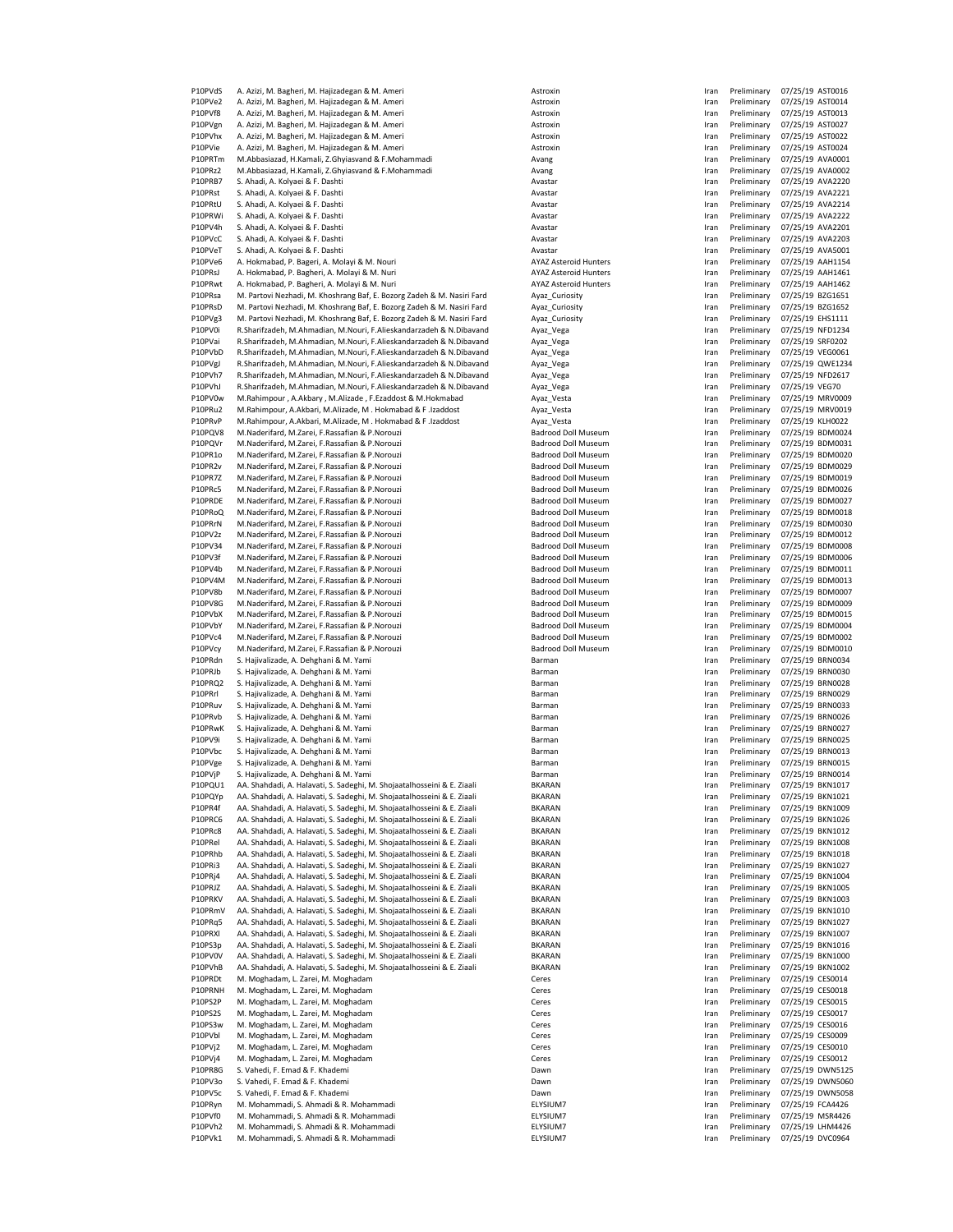| P10PVk8            | M. Mohammadi, S. Ahmadi & R. Mohammadi                                                       | ELYSIUM7                         | Iran         | Preliminary                | 07/25/19 SRM0964                     |
|--------------------|----------------------------------------------------------------------------------------------|----------------------------------|--------------|----------------------------|--------------------------------------|
| P10PRB4            | M. Karimi, M. Hodaei & O. Ghadrdan Edelu                                                     | Estrella                         | Iran         | Preliminary                | 07/25/19 EST0032                     |
| P10PRRj            | M. Karimi, M. Hodaei & O. Ghadrdan Edelu                                                     | Estrella                         | Iran         | Preliminary                | 07/25/19 EST0034                     |
| P10PVa0            | M. Karimi, M. Hodaei & O. Ghadrdan Edelu                                                     | Estrella                         | Iran         | Preliminary                | 07/25/19 EST0019                     |
| P10PVcX            | M. Karimi, M. Hodaei & O. Ghadrdan Edelu                                                     | Estrella                         | Iran         | Preliminary                | 07/25/19 EST0022                     |
| P10PVfq            | M. Karimi, M. Hodaei & O. Ghadrdan Edelu                                                     | Estrella                         | Iran         | Preliminary                | 07/25/19 EST0025                     |
|                    | M. Karimi, M. Hodaei & O. Ghadrdan Edelu                                                     |                                  |              |                            |                                      |
| P10PVjb            |                                                                                              | Estrella                         | Iran         | Preliminary                | 07/25/19 EST0020                     |
| P10PRDd            | S. Shabani, A. Sarostad, A. Rahimian & A. Askarfarashah                                      | Faranbagh                        | Iran         | Preliminary                | 07/25/19 FAR4001                     |
| P10PRDV            | S. Shabani, A. Sarostad, A. Rahimian & A. Askarfarashah                                      | Faranbagh                        | Iran         | Preliminary                | 07/25/19 FAR1004                     |
| P10PRt8            | S. Shabani, A. Sarostad, A. Rahimian & A. Askarfarashah                                      | Faranbagh                        | Iran         | Preliminary                | 07/25/19 FAR1001                     |
| P10PRxs            | S. Shabani, A. Sarostad, A. Rahimian & A. Askarfarashah                                      | Faranbagh                        | Iran         | Preliminary                | 07/25/19 FAR1003                     |
| P10PS31            | S. Shabani, A. Sarostad, A. Rahimian & A. Askarfarashah                                      | Faranbagh                        | Iran         | Preliminary                | 07/25/19 FAR1005                     |
| P10PS33            | S. Shabani, A. Sarostad, A. Rahimian & A. Askarfarashah                                      | Faranbagh                        | Iran         | Preliminary                | 07/25/19 FAR1002                     |
| P10PS37            | S. Shabani, A. Sarostad, A. Rahimian & A. Askarfarashah                                      | Faranbagh                        | Iran         | Preliminary                | 07/25/19 FAR4002                     |
|                    |                                                                                              |                                  |              | Preliminary                |                                      |
| P10PVaZ            | S. Shabani, A. Sarostad, A. Rahimian & A. Askarfarashah                                      | Faranbagh                        | Iran         |                            | 07/25/19 FAR9875                     |
| P10PVdW            | S. Shabani, A. Sarostad, A. Rahimian & A. Askarfarashah                                      | Faranbagh                        | Iran         | Preliminary                | 07/25/19 FAR3000                     |
| P10PVfO            | S. Shabani, A. Sarostad, A. Rahimian & A. Askarfarashah                                      | Faranbagh                        | Iran         | Preliminary                | 07/25/19 FAR1100                     |
| P10PVgt            | S. Shabani, A. Sarostad, A. Rahimian & A. Askarfarashah                                      | Faranbagh                        | Iran         | Preliminary                | 07/25/19 FAR3300                     |
| P10PVi4            | S. Shabani, A. Sarostad, A. Rahimian & A. Askarfarashah                                      | Faranbagh                        | Iran         | Preliminary                | 07/25/19 FAR2200                     |
| P10PVjf            | S. Shabani, A. Sarostad, A. Rahimian & A. Askarfarashah                                      | Faranbagh                        | Iran         | Preliminary                | 07/25/19 FAR1110                     |
| P10PVkp            | S. Shabani, A. Sarostad, A. Rahimian & A. Askarfarashah                                      | Faranbagh                        |              | Preliminary                | 07/25/19 FAR2220                     |
|                    |                                                                                              |                                  | Iran         |                            |                                      |
| P10PRCB            | N.Ghasemi, S.H.Aledavod & M.Ghasemi                                                          | Ghoghnous - Al                   | Iran         | Preliminary                | 07/25/19 GHN0013                     |
| P10PRCr            | N.Ghasemi, S.H.Aledavod & M.Ghasemi                                                          | Ghoghnous - Al                   | Iran         | Preliminary                | 07/25/19 GHN0016                     |
| P10PRP4            | N.Ghasemi, S.H.Aledavod & M.Ghasemi                                                          | Ghoghnous - Al                   | Iran         | Preliminary                | 07/25/19 GHN0015                     |
| P10PRWp            | N.Ghasemi, S.H.Aledavod & M.Ghasemi                                                          | Ghoghnous - Al                   | Iran         | Preliminary                | 07/25/19 GHN0014                     |
| P10PRAu            | S. Shabani, F. Ghasemi, Z. Soraya, S. Sharifi & N. Iranshahi                                 | Jamasp                           | Iran         | Preliminary                | 07/25/19 JAM1100                     |
| P10PRHZ            | S. Shabani, F. Ghasemi, Z. Soraya, S. Sharifi & N. Iranshahi                                 | Jamasp                           | Iran         | Preliminary                | 07/25/19 JAM3636                     |
|                    |                                                                                              |                                  |              |                            |                                      |
| P10PRqL            | S. Shabani, F. Ghasemi, Z. Soraya, S. Sharifi & N. Iranshahi                                 | Jamasp                           | Iran         | Preliminary                | 07/25/19 JAM2976                     |
| P10PUZx            | S. Shabani, F. Ghasemi, Z. Soraya, S. Sharifi & N. Iranshahi                                 | Jamasp                           | Iran         | Preliminary                | 07/25/19 JAM1997                     |
| P10PVa9            | S. Shabani, F. Ghasemi, Z. Soraya, S. Sharifi & N. Iranshahi                                 | Jamasp                           | Iran         | Preliminary                | 07/25/19 JAM1000                     |
| P10PVb7            | S. Shabani, F. Ghasemi, Z. Soraya, S. Sharifi & N. Iranshahi                                 | Jamasp                           | Iran         | Preliminary                | 07/25/19 JAM2985                     |
| P10PVcK            | S. Shabani, F. Ghasemi, Z. Soraya, S. Sharifi & N. Iranshahi                                 | Jamasp                           | Iran         | Preliminary                | 07/25/19 JAM8856                     |
|                    |                                                                                              |                                  |              |                            |                                      |
| P10PVe3            | S. Shabani, F. Ghasemi, Z. Soraya, S. Sharifi & N. Iranshahi                                 | Jamasp                           | Iran         | Preliminary                | 07/25/19 JAM9999                     |
| P10PVgT            | S. Shabani, F. Ghasemi, Z. Soraya, S. Sharifi & N. Iranshahi                                 | Jamasp                           | Iran         | Preliminary                | 07/25/19 JAM6721                     |
| P10PRcm            | P. Hodhodi, B. Sahranavard, S. Eskandarlou & M. Bahrami                                      | Kharazmi                         | Iran         | Preliminary                | 07/25/19 KHU0037                     |
| P10PRDz            | P. Hodhodi, B. Sahranavard, S. Eskandarlou & M. Bahrami                                      | Kharazmi                         | Iran         | Preliminary                | 07/25/19 KHU0050                     |
| P10PRfy            | P. Hodhodi, B. Sahranavard, S. Eskandarlou & M. Bahrami                                      | Kharazmi                         | Iran         | Preliminary                | 07/25/19 KHU618                      |
| P10PRgM            | P. Hodhodi, B. Sahranavard, S. Eskandarlou & M. Bahrami                                      | Kharazmi                         | Iran         | Preliminary                | 07/25/19 KHU0036                     |
|                    |                                                                                              |                                  |              |                            |                                      |
| P10PRhI            | P. Hodhodi, B. Sahranavard, S. Eskandarlou & M. Bahrami                                      | Kharazmi                         | Iran         | Preliminary                | 07/25/19 KHU617                      |
| P10PRIm            | P. Hodhodi, B. Sahranavard, S. Eskandarlou & M. Bahrami                                      | Kharazmi                         | Iran         | Preliminary                | 07/25/19 KHU0053                     |
| P10PRqx            | P. Hodhodi, B. Sahranavard, S. Eskandarlou & M. Bahrami                                      | Kharazmi                         | Iran         | Preliminary                | 07/25/19 KHU406                      |
| P10PRsF            | P. Hodhodi, B. Sahranavard, S. Eskandarlou & M. Bahrami                                      | Kharazmi                         | Iran         | Preliminary                | 07/25/19 KHU208                      |
| P10PRTE            | P. Hodhodi, B. Sahranavard, S. Eskandarlou & M. Bahrami                                      | Kharazmi                         | Iran         | Preliminary                | 07/25/19 KHU0036                     |
| P10PRuB            | P. Hodhodi, B. Sahranavard, S. Eskandarlou & M. Bahrami                                      | Kharazmi                         | Iran         | Preliminary                | 07/25/19 KHU0051                     |
|                    |                                                                                              |                                  |              |                            |                                      |
| P10PS2h            | P. Hodhodi, B. Sahranavard, S. Eskandarlou & M. Bahrami                                      | Kharazmi                         | Iran         | Preliminary                | 07/25/19 KHU206                      |
| P10PS39            | P. Hodhodi, B. Sahranavard, S. Eskandarlou & M. Bahrami                                      | Kharazmi                         | Iran         | Preliminary                | 07/25/19 KHU405                      |
| P10PS4D            | P. Hodhodi, B. Sahranavard, S. Eskandarlou & M. Bahrami                                      | Kharazmi                         | Iran         | Preliminary                | 07/25/19 KHU0037                     |
| P10PUYL            | P. Hodhodi, B. Sahranavard, S. Eskandarlou & M. Bahrami                                      | Kharazmi                         | Iran         | Preliminary                | 07/25/19 KHU404                      |
| P10PV3p            | P. Hodhodi, B. Sahranavard, S. Eskandarlou & M. Bahrami                                      | Kharazmi                         | Iran         | Preliminary                | 07/25/19 KHU205                      |
| P10PVat            | P. Hodhodi, B. Sahranavard, S. Eskandarlou & M. Bahrami                                      | Kharazmi                         | Iran         | Preliminary                | 07/25/19 KHU204                      |
|                    |                                                                                              |                                  |              |                            |                                      |
| P10PRXv            | A. Haselpoor, H. Shokri & A. Shirwani                                                        | Kourosh                          | Iran         | Preliminary                | 07/25/19 KOU0041                     |
| P10PS4h            | A. Haselpoor, H. Shokri & A. Shirwani                                                        | Kourosh                          | Iran         | Preliminary                | 07/25/19 KOU0043                     |
| P10PS5U            | A. Haselpoor, H. Shokri & A. Shirwani                                                        | Kourosh                          | Iran         | Preliminary                | 07/25/19 KOU0042                     |
| P10PVeB            | A. Haselpoor, H. Shokri & A. Shirwani                                                        | Kourosh                          |              | Preliminary                |                                      |
|                    |                                                                                              |                                  | Iran         |                            | 07/25/19 KOU0028                     |
|                    |                                                                                              |                                  |              |                            |                                      |
| P10PVeO            | A. Haselpoor, H. Shokri & A. Shirwani                                                        | Kourosh                          | Iran         | Preliminary                | 07/25/19 KOU0029                     |
| P10PVeq            | A. Haselpoor, H. Shokri & A. Shirwani                                                        | Kourosh                          | Iran         | Preliminary                | 07/25/19 KOU0036                     |
| P10PVfM            | A. Haselpoor, H. Shokri & A. Shirwani                                                        | Kourosh                          | Iran         | Preliminary                | 07/25/19 KOU0032                     |
| P10PRD7            | P.Ramezan, K.Yousefian, MM.Talachi, E.Rajabali & F.Ghahroudi                                 | Live 7                           | Iran         | Preliminary                | 07/25/19 LIV0015                     |
| P10PRG2            | P.Ramezan, K.Yousefian, MM.Talachi, E.Rajabali & F.Ghahroudi                                 | Live 7                           | Iran         | Preliminary                | 07/25/19 LVEZ001                     |
| P10PRG7            | P.Ramezan, K.Yousefian, MM.Talachi, E.Rajabali & F.Ghahroudi                                 | Live 7                           | Iran         | Preliminary                | 07/25/19 LII0003                     |
|                    |                                                                                              |                                  |              |                            |                                      |
| P10PRIM            | P.Ramezan, K.Yousefian, MM.Talachi, E.Rajabali & F.Ghahroudi                                 | Live 7                           | Iran         | Preliminary                | 07/25/19 LIV0018                     |
| P10PRqc            | P.Ramezan, K.Yousefian, MM.Talachi, E.Rajabali & F.Ghahroudi                                 | Live 7                           | iran         | Preliminary                | 07/25/19 LVP0001                     |
| P10PRWs            | P.Ramezan, K.Yousefian, MM.Talachi, E.Rajabali & F.Ghahroudi                                 | Live 7                           | Iran         | Preliminary                | 07/25/19 LIV0016                     |
| P10PRXn            | P.Ramezan, K.Yousefian, MM.Talachi, E.Rajabali & F.Ghahroudi                                 | Live 7                           | Iran         | Preliminary                | 07/25/19 LVE0006                     |
| P10PRYw            | P.Ramezan, K.Yousefian, MM.Talachi, E.Rajabali & F.Ghahroudi                                 | Live 7                           | Iran         | Preliminary                | 07/25/19 LVEZ002                     |
| P10PS2M            | P.Ramezan, K.Yousefian, MM.Talachi, E.Rajabali & F.Ghahroudi                                 | Live 7                           | Iran         | Preliminary                | 07/25/19 LIV0017                     |
| P10PS38            | P.Ramezan, K.Yousefian, MM.Talachi, E.Rajabali & F.Ghahroudi                                 | Live 7                           | Iran         | Preliminary                | 07/25/19 LVE0007                     |
| P10PS4K            | P.Ramezan, K.Yousefian, MM.Talachi, E.Rajabali & F.Ghahroudi                                 | Live 7                           | Iran         | Preliminary                | 07/25/19 LII0001                     |
|                    |                                                                                              |                                  |              |                            |                                      |
| P10PS4S            | P.Ramezan, K.Yousefian, MM.Talachi, E.Rajabali & F.Ghahroudi                                 | Live 7                           | Iran         | Preliminary                | 07/25/19 LVEM003                     |
| P10PVc5            | P.Ramezan, K.Yousefian, MM.Talachi, E.Rajabali & F.Ghahroudi                                 | Live 7                           | Iran         | Preliminary                | 07/25/19 LVE0001                     |
| P10PVeg            | P.Ramezan, K.Yousefian, MM.Talachi, E.Rajabali & F.Ghahroudi                                 | Live 7                           | Iran         | Preliminary                | 07/25/19 LIVK002                     |
| P10PVhH            | P.Ramezan, K.Yousefian, MM.Talachi, E.Rajabali & F.Ghahroudi                                 | Live 7                           | Iran         | Preliminary                | 07/25/19 LIVK001                     |
| P10PRDe            | K.Mazkour, P.Farahmand, M.Khodadadpour, M.Beigi & M.Matinfard                                | Live-14                          | Iran         | Preliminary                | 07/25/19 LIV0008                     |
| P10PS2H            | K.Mazkour, P.Farahmand, M.Khodadadpour, M.Beigi & M.Matinfard                                | Live-14                          | Iran         | Preliminary                | 07/25/19 LIV0009                     |
|                    |                                                                                              |                                  |              |                            |                                      |
| P10PS2o            | K.Mazkour, P.Farahmand, M.Khodadadpour, M.Beigi & M.Matinfard                                | Live-14                          | Iran         | Preliminary                | 07/25/19 LIV0010                     |
| P10PS3g            | K.Mazkour, P.Farahmand, M.Khodadadpour, M.Beigi & M.Matinfard                                | Live-14                          | Iran         | Preliminary                | 07/25/19 LIV0005                     |
| P10PS3Q            | K.Mazkour, P.Farahmand, M.Khodadadpour, M.Beigi & M.Matinfard                                | Live-14                          | Iran         | Preliminary                | 07/25/19 LIV0004                     |
| P10PS49            | K.Mazkour, P.Farahmand, M.Khodadadpour, M.Beigi & M.Matinfard                                | Live-14                          | Iran         | Preliminary                | 07/25/19 LIV0011                     |
| P10PS5t            | K.Mazkour, P.Farahmand, M.Khodadadpour, M.Beigi & M.Matinfard                                | Live-14                          | Iran         | Preliminary                | 07/25/19 LIV0006                     |
| P10PV9p            | K.Mazkour, P.Farahmand, M.Khodadadpour, M.Beigi & M.Matinfard                                | Live-14                          | Iran         | Preliminary                | 07/25/19 LIV0001                     |
| P10PR59            | A. Sadeghi, N. Mardani, S. Peyman & M.A. Maasoomi                                            | NewHorizons                      | Iran         | Preliminary                | 07/25/19 NWH3015                     |
|                    |                                                                                              |                                  |              |                            |                                      |
| P10PRsG            | A. Sadeghi, N. Mardani, S. Peyman & M.A. Maasoomi                                            | NewHorizons                      | Iran         | Preliminary                | 07/25/19 NWH3016                     |
| P10PRu8            | A. Sadeghi, N. Mardani, S. Peyman & M.A. Maasoomi                                            | NewHorizons                      | Iran         | Preliminary                | 07/25/19 NWH3019                     |
| P10PRYo            | A. Sadeghi, N. Mardani, S. Peyman & M.A. Maasoomi                                            | NewHorizons                      | Iran         | Preliminary                | 07/25/19 NWH3018                     |
| P10PUZA            | A. Sadeghi, N. Mardani, S. Peyman & M.A. Maasoomi                                            | NewHorizons                      | Iran         | Preliminary                | 07/25/19 NWH2012                     |
| P10PV1S            | A. Sadeghi, N. Mardani, S. Peyman & M.A. Maasoomi                                            | NewHorizons                      | Iran         | Preliminary                | 07/25/19 NWH2009                     |
| P10PV3w            | A. Sadeghi, N. Mardani, S. Peyman & M.A. Maasoomi                                            | NewHorizons                      | Iran         | Preliminary                | 07/25/19 NWH2010                     |
|                    |                                                                                              |                                  |              |                            |                                      |
| P10PV4w            | A. Sadeghi, N. Mardani, S. Peyman & M.A. Maasoomi                                            | NewHorizons                      | Iran         | Preliminary                | 07/25/19 NWH1001                     |
| P10PV5A            | A. Sadeghi, N. Mardani, S. Peyman & M.A. Maasoomi                                            | NewHorizons                      | Iran         | Preliminary                | 07/25/19 NWH2011                     |
| P10PV7b            | A. Sadeghi, N. Mardani, S. Peyman & M.A. Maasoomi                                            | NewHorizons                      | Iran         | Preliminary                | 07/25/19 NWH1008                     |
| P10PV92            | A. Sadeghi, N. Mardani, S. Peyman & M.A. Maasoomi                                            | NewHorizons                      | Iran         | Preliminary                | 07/25/19 NWH2013                     |
| P10PROE<br>P10PRsy | M. Adelpour, S. Safari, S. Akbari & M. Asadi<br>M. Adelpour, S. Safari, S. Akbari & M. Asadi | Nojum Magazine<br>Nojum Magazine | Iran<br>Iran | Preliminary<br>Preliminary | 07/25/19 NMT9012<br>07/25/19 NMT9013 |

| ELYSIUM7                   |
|----------------------------|
|                            |
| Estrella                   |
| Estrella                   |
|                            |
| Estrella                   |
| Estrella                   |
| Estrella                   |
| Estrella                   |
| Faranbagh                  |
| Faranbagh                  |
| Faranbagh                  |
|                            |
| Faranbagh                  |
| Faranbagh                  |
| Faranbagh                  |
| Faranbagh                  |
| Faranbagh                  |
|                            |
| Faranbagh                  |
| Faranbagh                  |
| Faranbagh                  |
| Faranbagh                  |
| Faranbagh                  |
|                            |
| Faranbagh                  |
| Ghoghnous                  |
| Ghoghnous                  |
| Ghoghnous                  |
| Ghoghnous                  |
|                            |
| Jamasp                     |
| Jamasp                     |
| Jamasp                     |
| Jamasp                     |
| Jamasp                     |
| Jamasp                     |
|                            |
| Jamasp                     |
| Jamasp                     |
| Jamasp                     |
| Kharazmi                   |
| Kharazmi                   |
| Kharazmi                   |
|                            |
| Kharazmi                   |
| Kharazmi                   |
| Kharazmi                   |
| Kharazmi                   |
| Kharazmi                   |
| Kharazmi                   |
|                            |
| Kharazmi                   |
| Kharazmi                   |
| Kharazmi                   |
| Kharazmi                   |
|                            |
|                            |
| Kharazmi                   |
| Kharazmi                   |
| Kharazmi                   |
| Kourosh                    |
| Kourosh                    |
| Kourosh                    |
|                            |
| Kourosh                    |
| Kourosh                    |
| Kourosh                    |
| Kourosh                    |
| Live                       |
| 7                          |
| Live<br>7                  |
| Live<br>7                  |
| Live                       |
| Live<br>7                  |
| Live<br>7                  |
| Live<br>7                  |
| Live                       |
| 7                          |
| Live<br>7                  |
| 7<br>Live                  |
| Live<br>7                  |
| Live<br>7                  |
| Live<br>7                  |
|                            |
| Live<br>7                  |
| Live<br>7                  |
| Live-14                    |
| Live-14                    |
| Live-14                    |
|                            |
| $Live-14$                  |
| $Live-14$                  |
| $Live-14$                  |
| $Live-14$                  |
| Live-14                    |
|                            |
| NewHorizon:<br>NewHorizon: |
|                            |
| NewHorizon:                |
| NewHorizon:                |
| NewHorizon:                |
| NewHorizon:                |
| NewHorizon:                |
|                            |
| NewHorizon:                |
| NewHorizon:                |
| NewHorizon:                |
| NewHorizon:<br>Nojum Maga  |

| Iran         | Preliminary                | 07/25/19             | SRM0964                        |
|--------------|----------------------------|----------------------|--------------------------------|
| Iran         | Preliminary                | 07/25/19             | EST0032                        |
| Iran         | Preliminary                | 07/25/19             | EST0034                        |
| Iran         | Preliminary                | 07/25/19             | EST0019                        |
| Iran         | Preliminary                | 07/25/19             | EST0022                        |
| Iran         | Preliminary                | 07/25/19             | EST0025                        |
| Iran         | Preliminary                | 07/25/19             | EST0020<br>FAR4001             |
| Iran         | Preliminary<br>Preliminary | 07/25/19             |                                |
| Iran<br>Iran | Preliminary                | 07/25/19<br>07/25/19 | FAR1004<br>FAR1001             |
| Iran         | Preliminary                | 07/25/19             | FAR1003                        |
| Iran         | Preliminary                | 07/25/19             | FAR1005                        |
| Iran         | Preliminary                | 07/25/19             | FAR1002                        |
| Iran         | Preliminary                | 07/25/19             | FAR4002                        |
| Iran         | Preliminary                | 07/25/19             | <b>FAR9875</b>                 |
| Iran         | Preliminary                | 07/25/19             | FAR3000                        |
| Iran         | Preliminary                | 07/25/19             | FAR1100                        |
| Iran         | Preliminary                | 07/25/19             | <b>FAR3300</b>                 |
| Iran         | Preliminary                | 07/25/19             | <b>FAR2200</b>                 |
| Iran         | Preliminary                | 07/25/19             | FAR1110                        |
| Iran         | Preliminary                | 07/25/19             | <b>FAR2220</b>                 |
| Iran         | Preliminary                | 07/25/19             | GHN0013                        |
| Iran         | Preliminary                | 07/25/19             | GHN0016                        |
| Iran         | Preliminary                | 07/25/19             | GHN0015                        |
| Iran         | Preliminary                | 07/25/19             | GHN0014                        |
| Iran         | Preliminary                | 07/25/19             | JAM1100                        |
| Iran         | Preliminary                | 07/25/19             | JAM3636                        |
| Iran         | Preliminary                | 07/25/19             | JAM2976                        |
| Iran         | Preliminary                | 07/25/19             | JAM1997                        |
| Iran         | Preliminary                | 07/25/19             | JAM1000                        |
| Iran         | Preliminary                | 07/25/19             | JAM2985                        |
| Iran         | Preliminary                | 07/25/19             | <b>JAM8856</b>                 |
| Iran         | Preliminary                | 07/25/19             | <b>JAM9999</b>                 |
| Iran         | Preliminary                | 07/25/19             | JAM6721                        |
| Iran         | Preliminary                | 07/25/19             | KHU0037                        |
| Iran<br>Iran | Preliminary                | 07/25/19             | KHU0050                        |
|              | Preliminary                | 07/25/19             | <b>KHU618</b>                  |
| Iran         | Preliminary<br>Preliminary | 07/25/19<br>07/25/19 | KHU0036<br>KHU617              |
| Iran<br>Iran | Preliminary                | 07/25/19             | KHU0053                        |
| Iran         | Preliminary                | 07/25/19             | KHU406                         |
| Iran         | Preliminary                | 07/25/19             | <b>KHU208</b>                  |
| Iran         | Preliminary                | 07/25/19             | KHU0036                        |
| Iran         | Preliminary                | 07/25/19             | KHU0051                        |
| Iran         | Preliminary                | 07/25/19             | KHU206                         |
| Iran         | Preliminary                | 07/25/19             | KHU405                         |
| Iran         | Preliminary                | 07/25/19             | KHU0037                        |
| Iran         | Preliminary                | 07/25/19             | KHU404                         |
| Iran         | Preliminary                | 07/25/19             | KHU205                         |
| Iran         | Preliminary                | 07/25/19             | KHU204                         |
| Iran         | Preliminary                | 07/25/19             | KOU0041                        |
| Iran         | Preliminary                | 07/25/19             | KOU0043                        |
| Iran         | Preliminary                | 07/25/19             | KOU0042                        |
| Iran         | Preliminary                | 07/25/19             | KOU0028                        |
| Iran         | Preliminary                | 07/25/19             | KOU0029                        |
| Iran         | Preliminary                | 07/25/19             | KOU0036                        |
| Iran         | Preliminary                | 07/25/19             | KOU0032                        |
| Iran         | Preliminary                | 07/25/19             | LIV0015                        |
| Iran         | Preliminary                | 07/25/19             | <b>LVEZ001</b>                 |
| Iran         | Preliminary                | 07/25/19             | 1110003                        |
| Iran         | Preliminary                | 07/25/19             | LIV0018                        |
| Iran         | Preliminary                | 07/25/19             | LVP0001<br>LIV0016             |
| Iran<br>Iran | Preliminary<br>Preliminary | 07/25/19<br>07/25/19 | <b>LVE0006</b>                 |
| Iran         | Preliminary                | 07/25/19             | LVEZ002                        |
| Iran         | Preliminary                | 07/25/19             | LIV0017                        |
| Iran         | Preliminary                | 07/25/19             | LVE0007                        |
| Iran         | Preliminary                | 07/25/19             | LII0001                        |
| Iran         | Preliminary                | 07/25/19             | LVEM003                        |
| Iran         | Preliminary                | 07/25/19             | LVE0001                        |
| Iran         | Preliminary                | 07/25/19             | LIVK002                        |
| Iran         | Preliminary                | 07/25/19             | LIVK001                        |
| Iran         | Preliminary                | 07/25/19             | LIV0008                        |
| Iran         | Preliminary                | 07/25/19             | LIV0009                        |
| Iran         | Preliminary                | 07/25/19             | LIV0010                        |
| Iran         | Preliminary                | 07/25/19             | LIV0005                        |
| Iran         | Preliminary                | 07/25/19             | LIV0004                        |
| Iran         | Preliminary                | 07/25/19             | LIV0011                        |
| Iran         | Preliminary                | 07/25/19             | LIV0006                        |
| Iran         | Preliminary                | 07/25/19             | LIV0001                        |
| Iran         | Preliminary                | 07/25/19             | <b>NWH301</b>                  |
| Iran         | Preliminary                | 07/25/19             | <b>NWH301</b>                  |
| Iran         | Preliminary                | 07/25/19             | <b>NWH301</b>                  |
| Iran<br>Iran | Preliminary<br>Preliminary | 07/25/19<br>07/25/19 | <b>NWH301</b><br><b>NWH201</b> |
| Iran         | Preliminary                | 07/25/19             | <b>NWH200</b>                  |
| Iran         | Preliminary                | 07/25/19             | <b>NWH201</b>                  |
| Iran         | Preliminary                | 07/25/19             | <b>NWH100</b>                  |
| Iran         | Preliminary                | 07/25/19             | <b>NWH201</b>                  |
| Iran         | Preliminary                | 07/25/19             | NWH100                         |
| Iran         | Preliminary                | 07/25/19             | <b>NWH201</b>                  |
| Iran         | Preliminary                | 07/25/19             | NMT9012                        |
| Iran         | Preliminary                | 07/25/19             | NMT9013                        |
|              |                            |                      |                                |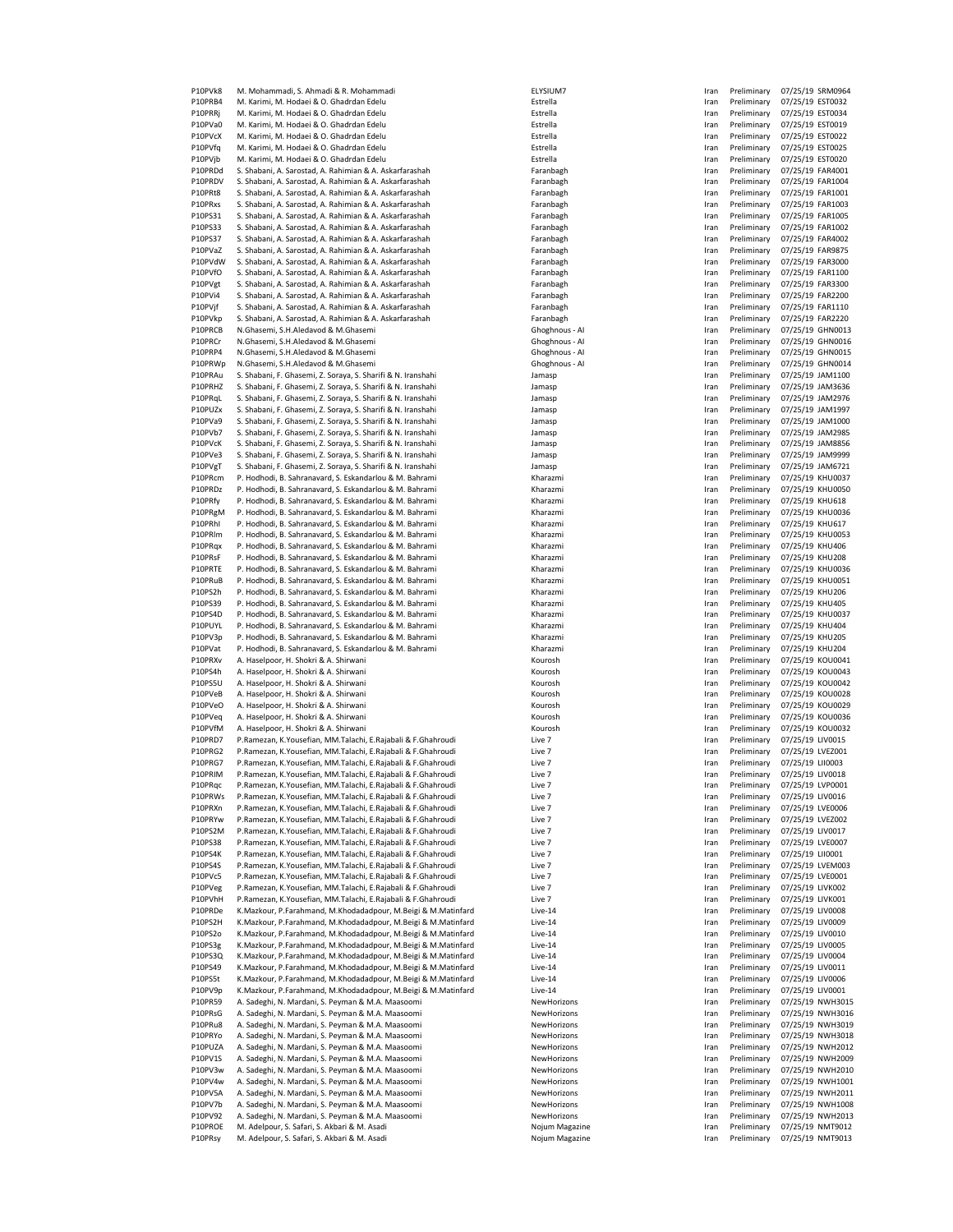| P10PVaC            | M. Adelpour, S. Safari, S. Akbari & M. Asadi                                                                                 | Nojum Magazine                                         | Iran         | Preliminary                | 07/25/19 NMT9003                     |
|--------------------|------------------------------------------------------------------------------------------------------------------------------|--------------------------------------------------------|--------------|----------------------------|--------------------------------------|
| P10PVc3            | M. Adelpour, S. Safari, S. Akbari & M. Asadi                                                                                 | Nojum Magazine                                         | Iran         | Preliminary                | 07/25/19 NMT9009                     |
| P10PVc6            | M. Adelpour, S. Safari, S. Akbari & M. Asadi                                                                                 | Nojum Magazine                                         | Iran         | Preliminary                | 07/25/19 NMT9010                     |
| P10PVch            | M. Adelpour, S. Safari, S. Akbari & M. Asadi                                                                                 | Nojum Magazine                                         | Iran         | Preliminary                | 07/25/19 NMT9007                     |
| P10PVig            | M. Adelpour, S. Safari, S. Akbari & M. Asadi                                                                                 | Nojum Magazine                                         | Iran         | Preliminary                | 07/25/19 NMT9006                     |
| P10PRDQ<br>P10PRg5 | M.Mahrami, F.Zehtab & M.Sobhani<br>M.Mahrami, F.Zehtab & M.Sobhani                                                           | Nova Team<br>Nova Team                                 | Iran         | Preliminary<br>Preliminary | 07/25/19 NOV0023<br>07/25/19 NOV0014 |
| P10PRH5            | M.Mahrami, F.Zehtab & M.Sobhani                                                                                              | Nova Team                                              | Iran<br>Iran | Preliminary                | 07/25/19 NOV0013                     |
| P10PRxj            | M.Mahrami, F.Zehtab & M.Sobhani                                                                                              | Nova Team                                              | Iran         | Preliminary                | 07/25/19 NOV0021                     |
| P10PS2U            | M.Mahrami, F.Zehtab & M.Sobhani                                                                                              | Nova Team                                              | Iran         | Preliminary                | 07/25/19 NOV0019                     |
| P10PVbe            | M.Mahrami, F.Zehtab & M.Sobhani                                                                                              | Nova Team                                              | Iran         | Preliminary                | 07/25/19 NOV0017                     |
| P10PRJe            | A. Haselpoor, A. Kabiri & S. Moenini                                                                                         | Pasargad                                               | Iran         | Preliminary                | 07/25/19 PAS0038                     |
| P10PVas            | A. Haselpoor, A. Kabiri & S. Moenini                                                                                         | Pasargad                                               | Iran         | Preliminary                | 07/25/19 PAS0025                     |
| P10PVgl            | A. Haselpoor, A. Kabiri & S. Moenini                                                                                         | Pasargad                                               | Iran         | Preliminary                | 07/25/19 PAS0031                     |
| P10PRvx            | F.Ashkar, A.Keyfargir & M.Ansarimehr                                                                                         | Persian Hunters                                        | Iran         | Preliminary                | 07/25/19 PHU0021                     |
| P10PR9U            | M. Abbasiazad, S. Noori & SH. Hassani                                                                                        | Sarang                                                 | Iran         | Preliminary                | 07/25/19 SID1126                     |
| P10PVbj            | M. Abbasiazad, S. Noori & SH. Hassani                                                                                        | Sarang                                                 | Iran         | Preliminary                | 07/25/19 SAR0001                     |
| P10PVdB            | M. Abbasiazad, S. Noori & SH. Hassani                                                                                        | Sarang                                                 | Iran         | Preliminary                | 07/25/19 SAR0003                     |
| P10PVea            | M. Abbasiazad, S. Noori & SH. Hassani                                                                                        | Sarang                                                 | Iran         | Preliminary                | 07/25/19 SID1123                     |
| P10PVeX            | M. Abbasiazad, S. Noori & SH. Hassani                                                                                        | Sarang                                                 | Iran         | Preliminary                | 07/25/19 SAR0001                     |
| P10PVf4            | M. Abbasiazad, S. Noori & SH. Hassani                                                                                        | Sarang                                                 | Iran         | Preliminary                | 07/25/19 SAR0002                     |
| P10PRC0            | A. S. Sabet, E. Noormohammadi, S. Nazemzadeh, M. Esmaeili & A. Taheri                                                        | Setareh Soheil                                         | Iran         | Preliminary                | 07/25/19 SSO1010                     |
| P10PRGZ            | A. S. Sabet, E. Noormohammadi, S. Nazemzadeh, M. Esmaeili & A. Taheri                                                        | Setareh Soheil                                         | Iran         | Preliminary                | 07/25/19 SSO2016                     |
| P10PRJc            | A. S. Sabet, E. Noormohammadi, S. Nazemzadeh, M. Esmaeili & A. Taheri                                                        | Setareh Soheil                                         | Iran         | Preliminary                | 07/25/19 SSO2011                     |
| P10PRqt            | A. S. Sabet, E. Noormohammadi, S. Nazemzadeh, M. Esmaeili & A. Taheri                                                        | Setareh Soheil                                         | Iran         | Preliminary                | 07/25/19 SSO2020                     |
| P10PRSs            | A. S. Sabet, E. Noormohammadi, S. Nazemzadeh, M. Esmaeili & A. Taheri                                                        | Setareh Soheil                                         | Iran         | Preliminary                | 07/25/19 SSO2014                     |
| P10PS2D            | A. S. Sabet, E. Noormohammadi, S. Nazemzadeh, M. Esmaeili & A. Taheri                                                        | Setareh Soheil                                         | Iran         | Preliminary                | 07/25/19 SSO2010                     |
| P10PS3G            | A. S. Sabet, E. Noormohammadi, S. Nazemzadeh, M. Esmaeili & A. Taheri                                                        | Setareh Soheil                                         | Iran         | Preliminary                | 07/25/19 SSO2017                     |
| P10PS3r<br>P10PQX2 | A. S. Sabet, E. Noormohammadi, S. Nazemzadeh, M. Esmaeili & A. Taheri<br>S. J. Mousavi, A. H. Aghaei & A. H. Hajiyan         | Setareh Soheil<br>Shabahang                            | Iran         | Preliminary<br>Preliminary | 07/25/19 SSO2012<br>07/25/19 SHA0005 |
| P10PQY4            | S. J. Mousavi, A. H. Aghaei & A. H. Hajiyan                                                                                  | Shabahang                                              | Iran<br>Iran | Preliminary                | 07/25/19 SHA0006                     |
| P10PR4r            | S. J. Mousavi, A. H. Aghaei & A. H. Hajiyan                                                                                  | Shabahang                                              | Iran         | Preliminary                | 07/25/19 SHA0003                     |
| P10PR69            | S. J. Mousavi, A. H. Aghaei & A. H. Hajiyan                                                                                  | Shabahang                                              | Iran         | Preliminary                | 07/25/19 SHA0001                     |
| P10PRD4            | S. J. Mousavi, A. H. Aghaei & A. H. Hajiyan                                                                                  | Shabahang                                              | Iran         | Preliminary                | 07/25/19 SHA0011                     |
| P10PRhF            | S. J. Mousavi, A. H. Aghaei & A. H. Hajiyan                                                                                  | Shabahang                                              | Iran         | Preliminary                | 07/25/19 SHA0002                     |
| P10PRIG            | S. J. Mousavi, A. H. Aghaei & A. H. Hajiyan                                                                                  | Shabahang                                              | Iran         | Preliminary                | 07/25/19 SHA0001                     |
| P10PRpM            | S. J. Mousavi, A. H. Aghaei & A. H. Hajiyan                                                                                  | Shabahang                                              | Iran         | Preliminary                | 07/25/19 SHA0015                     |
| P10PRpT            | S. J. Mousavi, A. H. Aghaei & A. H. Hajiyan                                                                                  | Shabahang                                              | Iran         | Preliminary                | 07/25/19 SHA0008                     |
| P10PRSP            | S. J. Mousavi, A. H. Aghaei & A. H. Hajiyan                                                                                  | Shabahang                                              | Iran         | Preliminary                | 07/25/19 SHA0004                     |
| P10PS57            | S. J. Mousavi, A. H. Aghaei & A. H. Hajiyan                                                                                  | Shabahang                                              | Iran         | Preliminary                | 07/25/19 SHA0003                     |
| P10PV6O            | S. J. Mousavi, A. H. Aghaei & A. H. Hajiyan                                                                                  | Shabahang                                              | Iran         | Preliminary                | 07/25/19 SHA0002                     |
| P10PV9S            | S. J. Mousavi, A. H. Aghaei & A. H. Hajiyan                                                                                  | Shabahang                                              | Iran         | Preliminary                | 07/25/19 SHA0003                     |
| P10PVer            | S. J. Mousavi, A. H. Aghaei & A. H. Hajiyan                                                                                  | Shabahang                                              | Iran         | Preliminary                | 07/25/19 SHA0001                     |
| P10PQWu            | S.Seyedhatami, M.Fotouhi & V.Behmaram Shahab                                                                                 | Sun's Science Development                              | Iran         | Preliminary                | 07/25/19 SSD0035                     |
| P10PQYg            | S.Seyedhatami, M.Fotouhi & V.Behmaram Shahab                                                                                 | Sun's Science Development                              | Iran         | Preliminary                | 07/25/19 SSD0030                     |
| P10PRAQ            | S.Seyedhatami, M.Fotouhi & V.Behmaram Shahab                                                                                 | Sun's Science Development                              | Iran         | Preliminary                | 07/25/19 SSD0036                     |
| P10PRB1            | S.Seyedhatami, M.Fotouhi & V.Behmaram Shahab                                                                                 | Sun's Science Development                              | Iran         | Preliminary                | 07/25/19 SSD0029                     |
| P10PRvz            | S.Seyedhatami, M.Fotouhi & V.Behmaram Shahab                                                                                 | Sun's Science Development                              | Iran         | Preliminary                | 07/25/19 SSD0037                     |
| P10PRX9            | S.Seyedhatami, M.Fotouhi & V.Behmaram Shahab                                                                                 | Sun's Science Development                              | Iran         | Preliminary                | 07/25/19 SSD0034                     |
| P10PUYV            | S.Seyedhatami, M.Fotouhi & V.Behmaram Shahab                                                                                 | Sun's Science Development                              | Iran         | Preliminary                | 07/25/19 SSD0002                     |
| P10PV0s<br>P10PV4d | S.Seyedhatami, M.Fotouhi & V.Behmaram Shahab<br>S.Seyedhatami, M.Fotouhi & V.Behmaram Shahab                                 | Sun's Science Development<br>Sun's Science Development | Iran<br>Iran | Preliminary<br>Preliminary | 07/25/19 SSD0021<br>07/25/19 SSD0017 |
| P10PV97            | S.Seyedhatami, M.Fotouhi & V.Behmaram Shahab                                                                                 | Sun's Science Development                              | Iran         | Preliminary                | 07/25/19 SSD0019                     |
| P10PV9z            | S.Seyedhatami, M.Fotouhi & V.Behmaram Shahab                                                                                 | Sun's Science Development                              | Iran         | Preliminary                | 07/25/19 SSD0011                     |
| P10PVbC            | S.Seyedhatami, M.Fotouhi & V.Behmaram Shahab                                                                                 | Sun's Science Development                              | Iran         | Preliminary                | 07/25/19 SSD0013                     |
| P10PVbg            | S.Seyedhatami, M.Fotouhi & V.Behmaram Shahab                                                                                 | Sun's Science Development                              | Iran         | Preliminary                | 07/25/19 SSD0003                     |
| P10PVfG            | S.Seyedhatami, M.Fotouhi & V.Behmaram Shahab                                                                                 | Sun's Science Development                              | Iran         | Preliminary                | 07/25/19 SSD0004                     |
| P10PVg7            | S.Seyedhatami, M.Fotouhi & V.Behmaram Shahab                                                                                 | Sun's Science Development                              | Iran         | Preliminary                | 07/25/19 SSD0009                     |
| P10PVhq            | S.Seyedhatami, M.Fotouhi & V.Behmaram Shahab                                                                                 | Sun's Science Development                              | Iran         | Preliminary                | 07/25/19 SSD0012                     |
| P10PVhy            | S.Seyedhatami, M.Fotouhi & V.Behmaram Shahab                                                                                 | Sun's Science Development                              | Iran         | Preliminary                | 07/25/19 SSD0010                     |
| P10PViO            | S.Seyedhatami, M.Fotouhi & V.Behmaram Shahab                                                                                 | Sun's Science Development                              | Iran         | Preliminary                | 07/25/19 SSD0014                     |
| P10PViZ            | S.Seyedhatami, M.Fotouhi & V.Behmaram Shahab                                                                                 | Sun's Science Development                              | Iran         | Preliminary                | 07/25/19 SSD0001                     |
| P10PQTc            | A. V. Fard, B. Deylami & J. Masumifar                                                                                        | Tomorrowland                                           | Iran         | Preliminary                | 07/25/19 TML0001                     |
| P10PQWF            | A. V. Fard, B. Deylami & J. Masumifar                                                                                        | Tomorrowland                                           | Iran         | Preliminary                | 07/25/19 TML0001                     |
| P10PR7a            | A. V. Fard, B. Deylami & J. Masumifar                                                                                        | Tomorrowland                                           | Iran         | Preliminary                | 07/25/19 TML0001                     |
| P10PRCs            | A. V. Fard, B. Deylami & J. Masumifar                                                                                        | Tomorrowland                                           | Iran         | Preliminary                | 07/25/19 TML0001                     |
| P10PRct            | A. V. Fard, B. Deylami & J. Masumifar                                                                                        | Tomorrowland                                           | Iran         | Preliminary                | 07/25/19 TML0001                     |
| P10PRH8            | A. V. Fard. B. Devlami & J. Masumifar                                                                                        | Tomorrowland                                           | Iran         | Preliminary                | 07/25/19 TML0001                     |
| P10PS2q<br>P10PV2A | A. V. Fard, B. Deylami & J. Masumifar<br>A. V. Fard, B. Deylami & J. Masumifar                                               | Tomorrowland<br>Tomorrowland                           | Iran<br>Iran | Preliminary<br>Preliminary | 07/25/19 TML0002<br>07/25/19 TML0001 |
| P10PVa7            | A. V. Fard, B. Deylami & J. Masumifar                                                                                        | Tomorrowland                                           | Iran         | Preliminary                | 07/25/19 TML0001                     |
| P10PVby            | A. V. Fard, B. Deylami & J. Masumifar                                                                                        | Tomorrowland                                           | Iran         | Preliminary                | 07/25/19 TML0002                     |
| P10PVeD            | A. V. Fard, B. Deylami & J. Masumifar                                                                                        | Tomorrowland                                           | Iran         | Preliminary                | 07/25/19 TML0002                     |
| P10PVeL            | A. V. Fard, B. Deylami & J. Masumifar                                                                                        | Tomorrowland                                           | Iran         | Preliminary                | 07/25/19 TML0003                     |
|                    |                                                                                                                              |                                                        |              |                            |                                      |
|                    |                                                                                                                              |                                                        |              |                            |                                      |
| P10PXBd            |                                                                                                                              |                                                        |              |                            |                                      |
|                    | A. Kiani, N. Raeispour & S. Farzam                                                                                           | Ahvaz Astronomy Center                                 | Iran         | Preliminary                | 07/26/19 AHW0001                     |
| P10PXGE            | A. kiani, N. Raeispour & S. Farzam                                                                                           | Ahvaz Astronomy Center                                 | Iran         | Preliminary                | 07/26/19 AHW0001                     |
| P10PXIP            | A. Kiani, N. Raeispour & S. Farzam                                                                                           | Ahvaz Astronomy Center                                 | Iran         | Preliminary                | 07/26/19 AHW0002                     |
| P10PXKg            | A. Kiani, N. Raeispour & S. Farzam                                                                                           | Ahvaz Astronomy Center                                 | Iran         | Preliminary                | 07/26/19 AHW0003                     |
| P10PXoh            | A. Kiani, N. Raeispour & S. Farzam                                                                                           | Ahvaz Astronomy Center                                 | Iran         | Preliminary                | 07/26/19 AHW0001                     |
| P10PXP3            | A. Kiani, N. Raeispour & S. Farzam                                                                                           | Ahvaz Astronomy Center                                 | Iran         | Preliminary                | 07/26/19 AHW0002                     |
| P10PXS2            | A. Kiani, N. Raeispour & S. Farzam                                                                                           | Ahvaz Astronomy Center                                 | Iran         | Preliminary                | 07/26/19 AHW002                      |
| P10PXtR<br>P10PXtW | A. Kiani, N. Raeispour & S. Farzam<br>A. Kiani, N. Raeispour & S. Farzam                                                     | Ahvaz Astronomy Center<br>Ahvaz Astronomy Center       | Iran<br>Iran | Preliminary<br>Preliminary | 07/26/19 AHW0002<br>07/26/19 AHW0001 |
| P10PXUg            | A. Kiani, N. Raeispour & S. Farzam                                                                                           | Ahvaz Astronomy Center                                 | Iran         | Preliminary                | 07/26/19 AHW0001                     |
| P10PXzP            | A. Kiani, N. Raeispour & S. Farzam                                                                                           | Ahvaz Astronomy Center                                 | Iran         | Preliminary                | 07/26/19 AHW0001                     |
| P10PXzq            | A. Kiani, N. Raeispour & S. Farzam                                                                                           | Ahvaz Astronomy Center                                 | Iran         | Preliminary                | 07/26/19 AHW0001                     |
| P10PXAm            | H.Kahvaee, A.Amirkia, H.Estabar, P.Hakiminya & S.Davoodpasha                                                                 | Ahwazastronomy                                         | Iran         | Preliminary                | 07/26/19 AHW0001                     |
| P10PXBJ            | H.Kahvaee, A.Amirkia, H.Estabar, P.Hakiminya & S.Davoodpasha                                                                 | Ahwazastronomy                                         | Iran         | Preliminary                | 07/26/19 AHW0002                     |
| P10PXEG            | H.Kahvaee, A.Amirkia, H.Estabar, P.Hakiminya & S.Davoodpasha                                                                 | Ahwazastronomy                                         | Iran         | Preliminary                | 07/26/19 AHW0001                     |
| P10PXFf<br>P10PXK4 | H.Kahvaee, A.Amirkia, H.Estabar, P.Hakiminya & S.Davoodpasha<br>H.Kahvaee, A.Amirkia, H.Estabar, P.Hakiminya & S.Davoodpasha | Ahwazastronomy<br>Ahwazastronomy                       | Iran<br>Iran | Preliminary<br>Preliminary | 07/26/19 AHW0001<br>07/26/19 AHW0003 |

| ojum Magazin <mark>e</mark>      |
|----------------------------------|
| ojum Magazine                    |
|                                  |
| ojum Magazine                    |
| ojum Magazine                    |
| <b>Djum Magazine</b>             |
| ova Team                         |
| ova Team                         |
| ova Team                         |
| ova Team                         |
| ova Team                         |
|                                  |
| ova Team                         |
| isargad                          |
| ısargad                          |
| isargad                          |
|                                  |
| rsian Hunters                    |
| rang                             |
| rang                             |
| rang                             |
| rang                             |
|                                  |
| rang                             |
| rang                             |
| tareh Soheil                     |
| tareh Soheil                     |
| tareh Soheil                     |
| tareh Soheil                     |
|                                  |
| tareh Soheil                     |
| tareh Soheil                     |
| tareh Soheil                     |
| tareh Soheil:                    |
| abahang                          |
|                                  |
| abahang                          |
| abahang                          |
| abahang                          |
| abahang                          |
| abahang                          |
|                                  |
| abahang                          |
| abahang                          |
| abahang                          |
| abahang                          |
|                                  |
| abahang                          |
| abahang                          |
| abahang                          |
| abahang                          |
| In's Science Developm            |
|                                  |
| In's Science Developm            |
| n's Science Developm             |
| In's Science Developm            |
| In's Science Developm            |
| In's Science Developm            |
| In's Science Developm            |
|                                  |
| In's Science Developm            |
| ın's Science Developm            |
| In's Science Developm            |
| In's Science Developm            |
|                                  |
| In's Science Developm            |
| In's Science Developm            |
| In's Science Developm            |
| In's Science Developm            |
| In's Science Developm            |
|                                  |
| In's Science Developm            |
| In's Science Developm            |
| I                                |
| morrowland                       |
| morrowland                       |
| morrowland                       |
|                                  |
| morrowland                       |
| morrowland                       |
| morrowland                       |
| morrowland                       |
| morrowland                       |
|                                  |
| morrowland                       |
| morrowland                       |
|                                  |
|                                  |
| morrowland                       |
| morrowland                       |
|                                  |
|                                  |
| <b>Ivaz Astronomy Cente</b>      |
|                                  |
| <b>Ivaz Astronomy Cente</b>      |
| <b>Ivaz Astronomy Cente</b>      |
| nvaz Astronomy Cente             |
| <b>Ivaz Astronomy C</b><br>ente: |
|                                  |
| <b>Ivaz Astronomy Cente</b>      |
| ivaz Astronomy Cente             |
| <b>Ivaz Astronomy Cente</b>      |
| ivaz Astronomy Cente             |
| <b>Ivaz Astronomy Cente</b>      |
|                                  |
| <b>Ivaz Astronomy Cente</b>      |
| <b>Ivaz Astronomy Cente</b>      |
| wazastronomy                     |
| wazastronomy                     |
| wazastronomy                     |
| wazastronomy                     |

| ran        | Preliminary                | 07/25/19             | <b>NMT9003</b>     |
|------------|----------------------------|----------------------|--------------------|
| ran        | Preliminary                | 07/25/19             | NMT9009            |
| ran        | Preliminary                | 07/25/19             | NMT9010            |
| ran        | Preliminary                | 07/25/19             | <b>NMT9007</b>     |
| ran        | Preliminary                | 07/25/19             | <b>NMT9006</b>     |
| ran        | Preliminary                | 07/25/19             | NOV0023            |
| ran        | Preliminary                | 07/25/19             | NOV0014            |
| ran        | Preliminary                | 07/25/19             | NOV0013            |
| ran        | Preliminary                | 07/25/19             | NOV0021            |
| ran        | Preliminary                | 07/25/19             | NOV0019            |
| ran        | Preliminary                | 07/25/19             | NOV0017            |
| ran        | Preliminary                | 07/25/19             | PAS0038            |
| ran        | Preliminary                | 07/25/19             | PAS0025            |
| ran        | Preliminary                | 07/25/19             | PAS0031            |
| ran        | Preliminary                | 07/25/19             | PHU0021            |
| ran        | Preliminary<br>Preliminary | 07/25/19             | SID1126            |
| ran        |                            | 07/25/19             | SAR0001<br>SAR0003 |
| ran        | Preliminary                | 07/25/19<br>07/25/19 |                    |
| ran        | Preliminary                |                      | SID1123<br>SAR0001 |
| ran<br>ran | Preliminary                | 07/25/19<br>07/25/19 | SAR0002            |
| ran        | Preliminary<br>Preliminary | 07/25/19             | SSO1010            |
| ran        | Preliminary                | 07/25/19             | SSO2016            |
| ran        | Preliminary                | 07/25/19             | SSO2011            |
| ran        | Preliminary                | 07/25/19             | SSO2020            |
| ran        | Preliminary                | 07/25/19             | SSO2014            |
| ran        | Preliminary                | 07/25/19             | SSO2010            |
| ran        | Preliminary                | 07/25/19             | SSO2017            |
| ran        | Preliminary                | 07/25/19             | SSO2012            |
| ran        | Preliminary                | 07/25/19             | <b>SHA0005</b>     |
| ran        | Preliminary                | 07/25/19             | <b>SHA0006</b>     |
| ran        | Preliminary                | 07/25/19             | <b>SHA0003</b>     |
| ran        | Preliminary                | 07/25/19             | SHA0001            |
| ran        | Preliminary                | 07/25/19             | SHA0011            |
| ran        | Preliminary                | 07/25/19             | <b>SHA0002</b>     |
| ran        | Preliminary                | 07/25/19             | SHA0001            |
| ran        | Preliminary                | 07/25/19             | SHA0015            |
| ran        | Preliminary                | 07/25/19             | <b>SHA0008</b>     |
| ran        | Preliminary                | 07/25/19             | <b>SHA0004</b>     |
| ran        | Preliminary                | 07/25/19             | SHA0003            |
| ran        | Preliminary                | 07/25/19             | <b>SHA0002</b>     |
| ran        | Preliminary                | 07/25/19             | SHA0003            |
| ran        | Preliminary                | 07/25/19             | SHA0001            |
| ran        | Preliminary                | 07/25/19             | SSD0035            |
| ran        | Preliminary                | 07/25/19             | SSD0030            |
| ran        | Preliminary                | 07/25/19             | SSD0036            |
| ran        | Preliminary                | 07/25/19             | SSD0029            |
| ran        | Preliminary                | 07/25/19             | SSD0037            |
| ran        | Preliminary                | 07/25/19             | SSD0034            |
| ran        | Preliminary                | 07/25/19             | SSD0002            |
| ran        | Preliminary                | 07/25/19             | SSD0021            |
| ran        | Preliminary                | 07/25/19             | SSD0017            |
| ran        | Preliminary                | 07/25/19             | SSD0019            |
| ran        | Preliminary                | 07/25/19             | SSD0011            |
| ran        | Preliminary                | 07/25/19             | SSD0013            |
| ran        | Preliminary                | 07/25/19             | SSD0003            |
| ran        | Preliminary                | 07/25/19             | SSD0004            |
| ran        | Preliminary                | 07/25/19             | SSD0009            |
| ran        | Preliminary                | 07/25/19             | SSD0012            |
| ran        | Preliminary                | 07/25/19             | SSD0010            |
| ran        | Preliminary                | 07/25/19             | SSD0014            |
| ran        | Preliminary                | 07/25/19             | SSD0001            |
| ran        | Preliminary                | 07/25/19             | <b>TML0001</b>     |
| ran        | Preliminary                | 07/25/19             | <b>TML0001</b>     |
| ran        | Preliminary                | 07/25/19 TML0001     |                    |
| ran        | Preliminary                | 07/25/19 TML0001     |                    |
| ran        | Preliminary                | 07/25/19             | <b>TML0001</b>     |
| ran        | Preliminary                | 07/25/19 TML0001     |                    |
| ran        | Preliminary                | 07/25/19             | <b>TML0002</b>     |
| ran        | Preliminary                | 07/25/19 TML0001     |                    |
| ran        | Preliminary                | 07/25/19             | <b>TML0001</b>     |
| ran        | Preliminary                | 07/25/19             | <b>TML0002</b>     |
| ran        | Preliminary                | 07/25/19             | <b>TML0002</b>     |
| ran        | Preliminary                | 07/25/19 TML0003     |                    |
|            |                            |                      |                    |
|            |                            |                      |                    |
| ran        | Preliminary                | 07/26/19 AHW0001     |                    |
| ran        | Preliminary                | 07/26/19             | AHW0001            |
| ran        | Preliminary                | 07/26/19 AHW0002     |                    |
| ran        | Preliminary                | 07/26/19 AHW0003     |                    |
| ran        | Preliminary                | 07/26/19 AHW0001     |                    |
| ran        | Preliminary                | 07/26/19 AHW0002     |                    |
| ran        | Preliminary                | 07/26/19 AHW002      |                    |
| ran        | Preliminary                | 07/26/19 AHW0002     |                    |
| ran        | Preliminary                | 07/26/19 AHW0001     |                    |
| ran        | Preliminary                | 07/26/19 AHW0001     |                    |
| ran        | Preliminary                | 07/26/19             | AHW0001            |
| ran        | Preliminary                | 07/26/19 AHW0001     |                    |
| ran        | Preliminary                | 07/26/19 AHW0001     |                    |
| ran        | Preliminary                | 07/26/19 AHW0002     |                    |
| ran        | Preliminary                | 07/26/19 AHW0001     |                    |
| ran        | Preliminary                | 07/26/19 AHW0001     |                    |
| ran        | Preliminary                | 07/26/19 AHW0003     |                    |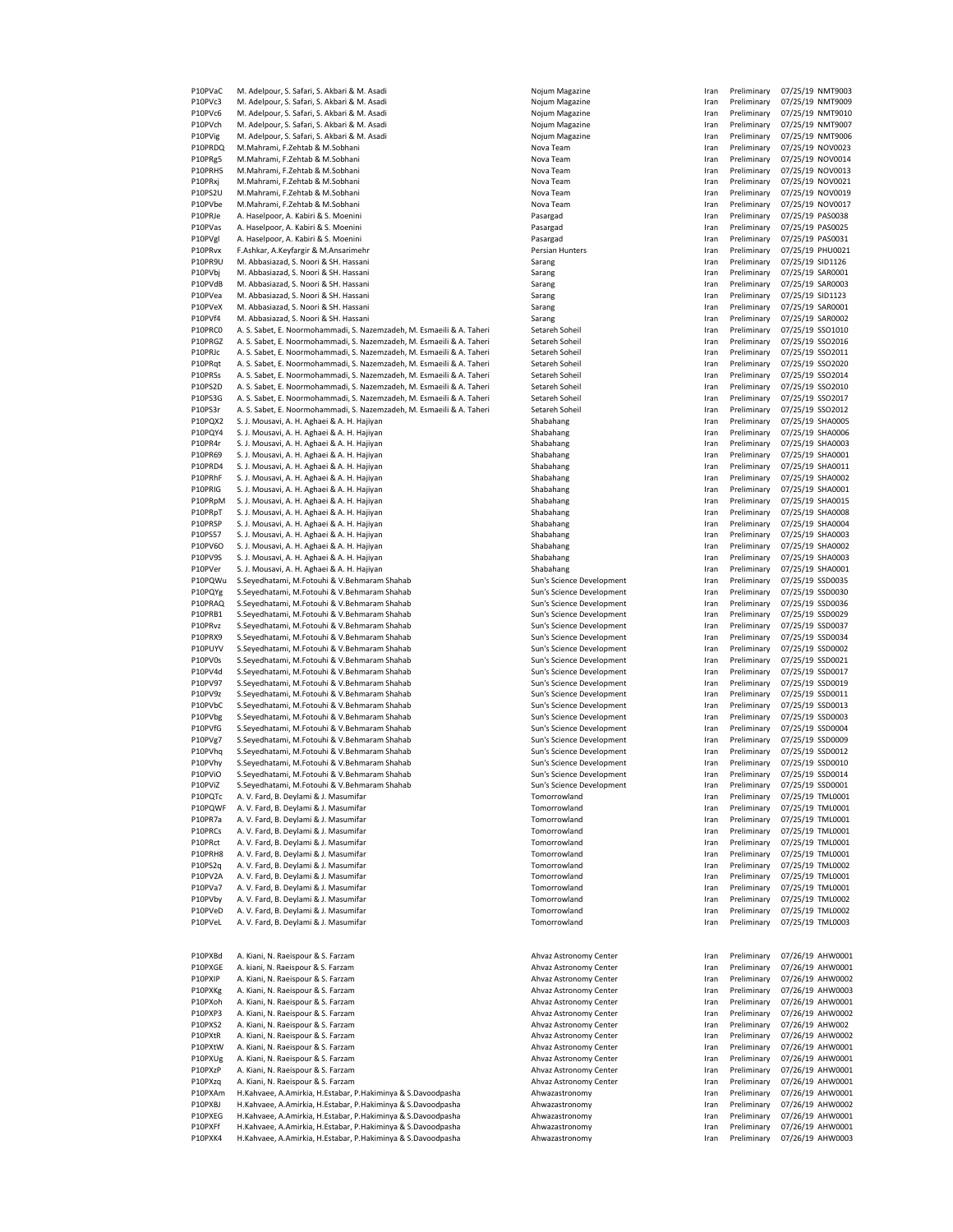P10PXKO H.Kahvaee, A.Amirkia, H.Estabar, P.Hakiminya & S.Davoodpasha Ahwazastronomy Ahwazastronomy Indiary Pre<br>Preliminary Ahmazastronomy Iran Preliminary 07/26/26/26/26/26/26/26/26/2019 P10PXtR H.Kahvaee, A.Amirkia, H.Estabar, P.Hakiminya & S.Davoodpasha Ahwazastronomy Iran Preliminary 07/26/19 Ahwazastronomy I<br>Iran Preliminary Ahmadahakhshi & M. Hadianfard P10PXAv H. Behrad, A. Khodabakhshi & M. Hadianfard P10PXkJ H. Behrad, A. Khodabakhshi & M. Hadianfard Ahwazastronomy1 Ahwazastronomy1<br>P10PXLI H. Behrad. A. Khodabakhshi & M. Hadianfard Ahwazastronomy1 P10PXLl H. Behrad, A. Khodabakhshi & M. Hadianfard<br>P10PXRd H. Behrad, A. Khodabakhshi & M. Hadianfard Ahwazastronomy1 P10PXRd H. Behrad, A. Khodabakhshi & M. Hadianfard<br>P10PXvS H. Behrad, A. Khodabakhshi & M. Hadianfard P20PXyS H. Behrad, A. Khodabakhshi & M. Hadianfard Ahwazastronomy1 Ahwazastronomy1 P10PXQr A. T. Freshi, S. Jadidian, S. Zangehfar, S. Bakhshizadeh & S. Ketabi Ahwazastronomy3<br>P10PXXT A. T. Freshi. S. Jadidian. S. Zangehfar. S. Bakhshizadeh & S. Ketabi Ahwazastronomy3 P10PXXT A. T. Freshi, S. Jadidian, S. Zangehfar, S. Bakhshizadeh & S. Ketabi Ahwazastronomy3 Indian Preliminary 1976<br>P10PXOn A. Tfreshi. S. Jadidian. S. Zangehfar. S. Bakhshizadeh & S. Ketabi Ahwazastronomy3 P10PXOn A. Tfreshi, S. Jadidian, S. Zangehfar, S. Bakhshizadeh & S. Ketabi Ahwazastronomy3 Indianary 2011 Ahwazastronomy3<br>1999-2010 P. A. Tfreshi. S. Jadidian. S. Zangehfar. S. Bakhshizadeh & S. Ketabi P10 A. Tfreshi, S. Jadidian, S. Zangehfar, S. Bakhshizadeh & S. Ketabi Ahwazastronomy3 Indivinary 2016 Ahwazastronomy3<br>A. Tfreshi, S. Jadidian, S. Zangehfar, S. Bakhshizadeh & S. Ketabi Ahwazastronomy3 P10PXrS A. Tfreshi, S. Jadidian, S. Zangehfar, S. Bakhshizadeh & S. Ketabi Ahwazastronomy3 IP10PXTc Ahwazastronomy3 P10PXTc A. Tfreshi, S. Jadidian, S. Zangehfar, S. Bakhshizadeh & S. Ketabi Ahwazastronomy3<br>P10PXvZ A. Tfreshi. S. Jadidian. S. Zangehfar. S. Bakhshizadeh & S. Ketabi Ahwazastronomy3 P10PXyZ A. Tfreshi, S. Jadidian, S. Zangehfar, S. Bakhshizadeh & S. Ketabi Ahwazastronomy3 Indivinary 1998 Ahmedian, S. Zangehfar, S. Bakhshizadeh & S. Retabi Ahmedian, S. Ahmedian & S. Rokni A. E. Seraji, M. Rafati, P. Ghaderian & S. Rokni P10PXL5 A. E. Seraji, M. Rafati, P. Ghaderian & S. Rokni Allameh Tabatabaie High School Team 1 P10PXma A. E. Seraji, M. Rafati, P. Ghaderian & S. Rokni Allameh Tabatabaie High School Team 1 Iran Preliminary 07/26/19 Allameh Tabatabaie High School Team 1 Iran Preliminary 07/26/19 Allameh Tabatabaie High School Team 1 P10PXsa A. E. Seraji, M. Rafati, P. Ghaderian & S. Rokni<br>P10PY1X A. E. Seraji. M. Rafati, P. Ghaderian & S. Rokni P10PY1X A. E. Seraji, M. Rafati, P. Ghaderian & S. Rokni Allameh Tabatabaie High School Team 1 Iran Preliminary 1 Iran Preliminary 107/26/19 Allameh Tabatabaie High School Team 2 Iran Preliminary 07/26/19 Allameh Tabatabai M. Dana, P. Gorji, M. Porghorbani & M. Alizadeh P10PXMJ M. Dana, P. Gorji, M. Porghorbani & M. Alizadeh Allameh Tabatabaie High School Team 2 Iran Preliminary<br>P10PXmQ M. Dana, P. Gorji, M. Porghorbani & M. Alizadeh Allamach Allameh Tabatabaie High School Team 2 P10PXmQ M. Dana, P. Gorji, M. Porghorbani & M. Alizadeh Allameh Tabatabaie High School Team 2 Iran Preliminary 07/26/19 MADA021 P10PXuw M. Dana, P. Gorji, M. Porghorbani & M. Alizadeh Allameh Tabatabaie High School Team 2 Iran Preliminary 07/26/19 MADA020 M. Dana, P. Gorji, M. Porghorbani & M. Alizadeh P10PX0t P.Shirmohammadi, T.Khalili, M.Jolfaei & S.Sabbaghi Anti Iran Preliminary 1976<br>Preliminary P.Shirmohammadi, T.Khalili, M.Jolfaei & S.Sabbaghi Anti Anti Anti Anti I P10PXBi P.Shirmohammadi, T.Khalili, M.Jolfaei & S.Sabbaghi Anti Iran Preliminary Anti Iran Preliminary Anti Ir<br>Iran Preliminary 07/26/2019 Anti Iran Preliminary Anti Iran Anti Iran Anti Iran Anti Iran Anti Iran Anti Iran S.Kianpour, M.Moosavi, M.Abdoli & N.Kalantari **Iran Preliminary 2019** Arme P10PX8b S.Kianpour, M.Moosavi, M.Abdoli & N.Kalantari Arme Iran Preliminary Arme International Arme Internatio<br>Preliminary 1976 - Preliminary 17/26/2019 Arme Iran Preliminary Arme International Arme International Arme Int S.Kianpour, M.Moosavi, M.Abdoli & N.Kalantari **Arme Iran Preliminary 2019** Arme P10PXIC S.Kianpour, M.Moosavi, M.Abdoli & N.Kalantari <br>P10PXIW S.Kianpour, M.Moosavi, M.Abdoli & N.Kalantari 1977 Arme P10PXIW S.Kianpour, M.Moosavi, M.Abdoli & N.Kalantari Arme Iran Preliminary Arme Iran Preliminary 07/26/19 Arme<br>P10PXMX S.Kianpour. M.Moosavi. M.Abdoli & N.Kalantari 19 Arme Iran Preliminary Arme S.Kianpour, M.Moosavi, M.Abdoli & N.Kalantari P10PXPt S.Kianpour, M.Moosavi, M.Abdoli & N.Kalantari **Iran Preliminary 1976** Arme P10PXsC S.Kianpour, M.Moosavi, M.Abdoli & N.Kalantari **Arme Iran Preliminary Arme Iran Preliminary Arme** Arme I<br>P10PXsL S.Kianpour. M.Moosavi. M.Abdoli & N.Kalantari **1980 Arme Iran Preliminary Arme** P10PXsL S.Kianpour, M.Moosavi, M.Abdoli & N.Kalantari Arme Iran Preliminary Arme Iran Preliminary Arme Iran P<br>P10PXSt S.Kianpour, M.Moosavi, M.Abdoli & N.Kalantari Iran Preliminary Arme S.Kianpour, M.Moosavi, M.Abdoli & N.Kalantari **Arme Iran Preliminary 2019** Arme P10PXw2 S.Kianpour, M.Moosavi, M.Abdoli & N.Kalantari **Arme** Arme P10PXzD S.Kianpour, M.Moosavi, M.Abdoli & N.Kalantari **Arme** Arme P10PXZy S.Kianpour, M.Moosavi, M.Abdoli & N.Kalantari **Arme Iran Preliminary 1988** Arme Iran Preliminary 07/26/19<br>Interview P. Hodhodi. A. Naderi & S. Nourzad P10PWCB P. Hodhodi, A. Naderi & S. Nourzad Artobazan II. Artobazan Iran Preliminary 1976.<br>P10PWIX P. Hodhodi. A. Naderi & S. Nourzad Artobazan II. Artobazan I P. Hodhodi, A. Naderi & S. Nourzad P10PWkH P. Hodhodi, A. Naderi & S. Nourzad Artobazan III am Preliminary 07/26/2019 P10PWlb P. Hodhodi, A. Naderi & S. Nourzad Artobazan Iran Preliminary 1998 (Artobazan Iran Preliminary 1976)<br>Independent Artobazan Iran Preliminary 07/26/19 Artobazan Iran Preliminary 1998 (Preliminary 1998) (Prelimina P10PWpa P. Hodhodi, A. Naderi & S. Nourzad Artobazan II. Artobazan Iran Preliminary 1976.<br>P10PWuB P. Hodhodi. A. Naderi & S. Nourzad Iran Preliminary 07/26/19 Artobazan P. Hodhodi, A. Naderi & S. Nourzad P10PWV5 P. Hodhodi, A. Naderi & S. Nourzad <br>P10PWZN P. Hodhodi A. Naderi & S. Nourzad Artobazan Iran Preliminary 07/26/19 Artobazan P. Hodhodi, A. Naderi & S. Nourzad P10PXiF P. Hodhodi, A. Naderi & S. Nourzad Artobazan III and Preliminary 07/26/26/19 Artobazan P10PXkn P. Hodhodi, A. Naderi & S. Nourzad Artobazan II. Artobazan Artobazan Iran Preliminary 07/26/19 KHz Artobazan I P10PXIE P. Hodhodi, A. Naderi & S. Nourzad **Artobazan Iran Preliminary 1996** Artobazan International Preliminary 07/26/19 (Preliminary 1996)<br>International Preliminary 07/26/19 KHU 07/26/19 Artobazan Iran Preliminary 07/26/ P. Hodhodi, A. Naderi & S. Nourzad P10PXNx P. Hodhodi, A. Naderi & S. Nourzad Artobazan Iran Preliminary 1976 Artobazan Iran Preliminary 07/26/19<br>Interveliminary 1976 P. Hodhodi, A. Naderi & S. Nourzad Artobazan Iran Preliminary 1976 Artobazan Iran Prelimi P10PXZb P. Hodhodi, A. Naderi & S. Nourzad<br>P10PY1x P. Hodhodi, A. Naderi & S. Nourzad P10PY1x P. Hodhodi, A. Naderi & S. Nourzad<br>P10PWmk P. Kamali. H. Khosravinezhad. M. Forouzandeh & N. Anooshe Arteroid Explorers Alpha of Borazian P10PWmk P. Kamali, H. Khosravinezhad, M. Forouzandeh & N. Anooshe Asteroid Explorers Alpha of Borazjan Iran Pre<br>Asteroid Explorers Alpha of Borazian Iran Preliminary 07/26/19 Acteroid Explorers Alpha of Borazian P10PWVb P. Kamali, H. Khosravinezhad, M. Forouzandeh & N. Anooshe Asteroid Explorers Alpha of Borazjan Iran Preliminary 07/26/19 AEA0057 P10PXCi P. Kamali, H. Khosravinezhad, M. Forouzandeh & N. Anooshe Asteroid Explorers Alpha of Borazjan Iran Pr<br>P10PXM2 P. Kamali, H. Khosravinezhad, M. Forouzandeh & N. Anooshe Asteroid Explorers Alpha of Borazjan P10PXM2 P. Kamali, H. Khosravinezhad, M. Forouzandeh & N. Anooshe Asteroid Explorers Alpha of Borazjan Iran Pr<br>P10PXNW P. Kamali, H. Khosravinezhad, M. Forouzandeh & N. Anooshe Asteroid Explorers Alpha of Borazjan P10PXNW P. Kamali, H. Khosravinezhad, M. Forouzandeh & N. Anooshe Asteroid Explorers Alpha of Borazjan Iran Pre<br>Preliminary P. Kamali. H. Khosravinezhad. M. Forouzandeh & N. Anooshe Asteroid Explorers Alpha of Borazjan P. Kamali, H. Khosravinezhad, M. Forouzandeh & N. Anooshe P10PXpL P. Kamali, H. Khosravinezhad, M. Forouzandeh & N. Anooshe Asteroid Explorers Alpha of Borazjan Iran Pr<br>P10PXsm P. Kamali. H. Khosravinezhad. M. Forouzandeh & N. Anooshe Asteroid Explorers Alpha of Borazian P10PXsm P. Kamali, H. Khosravinezhad, M. Forouzandeh & N. Anooshe Asteroid Explorers Alpha of Borazjan Iran Pr<br>P10PXUo P. Kamali, H. Khosravinezhad, M. Forouzandeh & N. Anooshe Asteroid Explorers Alpha of Borazjan P. Kamali, H. Khosravinezhad, M. Forouzandeh & N. Anooshe Asteroid Explorers Alpha of Borazjan Iran Asteroid Explorers Alpha of Borazjan Iran Preliminary 1976. Anooshe Asteroid Explorers Alpha of Borazjan Iran Preliminary P10PXZK P. Kamali, H. Khosravinezhad, M. Forouzandeh & N. Anooshe Asteroid Asteroid Explorers Asteroid Explorers A<br>Principiul Corazjan III Americ M. Bagheri & M. Haiizadegan A. Azizi, M. Ameri, M. Bagheri & M. Hajizadegan P10PXqI A. Azizi, M. Ameri, M. Bagheri & M. Haiizadegan Astroxin International Astroxin P10PXQs A. Azizi, M. Ameri, M. Bagheri & M. Hajizadegan Astroxin Iran Preliminary 1976<br>P10PXS7 A. Azizi, M. Ameri, M. Bagheri & M. Hajizadegan P10PXS7 A. Azizi, M. Ameri, M. Bagheri & M. Hajizadegan Astroxin Instructure and Astroxin Instructure of Astroxin Instructure of Astroxin Instructure and Astroxin Instructure of Astroxin Instructure and Astroxin Instructur A. Azizi, M. Ameri, M. Bagheri & M. Hajizadegan P10PXxn A. Azizi, M. Ameri, M. Bagheri & M. Hajizadegan Astroxin Iran Preliminary astroxin Iran Preliminary 07<br>Italiya A. Azizi, M. Ameri, M. Bagheri & M. Hajizadegan P10PY1s A. Azizi, M. Ameri, M. Bagheri & M. Hajizadegan Astroxin Iran Preliminary Astroxin II<br>Iran Preliminary A. Azizi, M. Ameri, M. Bagheri & M. Hajizadegan Astroxin III P10PY2W A. Azizi, M. Ameri, M. Bagheri & M. Hajizadegan Astroxin Iran Preliminary Astroxin II<br>P10PXFp A. Azizi, M. Bagheri, M. Ameri & M. Hajizadegan P10PXFp A. Azizi, M. Bagheri, M. Ameri & M. Hajizadegan Astroxin Iran Preliminary 1976<br>Preliminary Angliminary 1977 Astroxin II American Preliminary 1978 Astroxin International Astroxin A. Azizi, M. Bagheri, M. Ameri & M. Hajizadegan P10PXCj M.Abbasiazad, H.Kamali & F.Mohammadi <br>P10PWqH M.Abbasiazad, H.Kamali, Z.Ghyiasvand & F.Mohammadi Avang Avang ست 110PWqH M.Abbasiazad, H.Kamali, Z.Ghyiasvand & F.Mohammadi<br>P10PXc0 M.Abbasiazad, H.Kamali, Z.Ghyiasvand & F.Mohammadi Avang Avang P10PXc0 M.Abbasiazad, H.Kamali, Z.Ghyiasvand & F.Mohammadi Avang Avang Iran Preliminary 1976<br>P10PXRh M.Abbasiazad, H.Kamali, Z.Ghyiasvand & F.Mohammadi Avang Avang M.Abbasiazad, H.Kamali, Z.Ghyiasvand & F.Mohammadi P10PXSu M.Abbasiazad, H.Kamali, Z.Ghyiasvand & F.Mohammadi Avang Iran Preliminary 2014<br>Index Alexandria Avang Iran Preliminary 07-26. Avang Iran Preliminary 07-26. Avang Iran Preliminary 07-26. Av P10PXxC M.Abbasiazad, H.Kamali, Z.Ghyiasvand & F.Mohammadi Avang Avang Avang Avang Iran Preliminary 07/26/19 Avanta P10PWTm S.Ahadi , A.Kolyaei & F.Dashti **Avastar Iran Preliminary 2006** Avastar Avastar Avastar Avastar Iran Preliminary 07/26/19 Avastar Avastar Avastar Avastar Avastar Avastar Avastar Avastar Avastar Avastar Avastar Avast S.Ahadi , A.Kolyaei & F.Dashti P10PX4r S.Ahadi , A.Kolyaei & F.Dashti Avastar Iran Preliminary 07/26/26/19 Avastar International Avastar P10PXAS S.Ahadi , A.Kolyaei & F.Dashti <br>P10PXIW S.Ahadi , A.Kolyaei & F.Dashti Avastar Iran Preliminary 07/26/26/26/26/26/26 P10PXlW S.Ahadi , A.Kolyaei & F.Dashti Avastar Iran Preliminary and Mustar Avastar International Avastar Iran P<br>IX AVAZ Asteroid Hunters II am Preliminary 07/26/19 AVAZ Asteroid Hunters A. Hokmabad, P. Bageri, A. Molayi & M. Nouri P10PWM3 A. Hokmabad, P. Bageri, A. Molayi & M. Nouri AYAZ Asteroid Hunters Iran Preliminary 07/26 P10PWR3 A. Hokmabad, P. Bageri, A. Molayi & M. Nouri AYAZ Asteroid Hunters Iran AYAZ Asteroid Hunters Iran Pre<br>International Ata Ata Preliminary 0. Bageri, A. Molayi & M. Nouri And Area And AYAZ Asteroid Hunters Iran Pre P10PWTI A. Hokmabad, P. Bageri, A. Molayi & M. Nouri AYAZ Asteroid Hunters International AYAZ Asteroid Hunters<br>P10PX4A A. Hokmabad. P. Bageri. A. Molavi & M. Nouri Area Ata AyaZ Asteroid Hunters A. Hokmabad, P. Bageri, A. Molayi & M. Nouri P10PXCu A. Hokmabad, P. Bageri, A. Molayi & M. Nouri AYAZ ASteroid Hunters Iran Preliminary 07/26/19 AMAZ Asteroid Hunters P10PXFH A. Hokmabad, P. Bageri, A. Molayi & M. Nouri **ANAZ Asteroid Hunters II**<br>P10PXfU A. Hokmabad. P. Bageri. A. Molavi & M. Nouri **A. A. A. A. A. A. A. A. A. A. A. A. A.** A. A. A. A. A. A A. Hokmabad, P. Bageri, A. Molayi & M. Nouri

| Iran<br>Iran | Preliminary                |                                      |                |
|--------------|----------------------------|--------------------------------------|----------------|
|              |                            | 07/26/19 AHW000                      |                |
|              | Preliminary                | 07/26/19 AHW000                      |                |
| Iran         | Preliminary                | 07/26/19 AHW000                      |                |
| Iran         | Preliminary                | 07/26/19                             | AHW000         |
| Iran         | Preliminary                | 07/26/19                             | AHW000         |
| Iran         | Preliminary                | 07/26/19                             | AHW000         |
| Iran         | Preliminary                | 07/26/19 AHW000                      |                |
| Iran         | Preliminary                | 07/26/19 AHW000                      |                |
| Iran         | Preliminary                | 07/26/19                             | AHW000         |
| Iran         | Preliminary                | 07/26/19                             | AHW000         |
|              |                            |                                      |                |
| Iran         | Preliminary                | 07/26/19                             | AHW000         |
| Iran         | Preliminary                | 07/26/19 AHW000                      |                |
| Iran         | Preliminary                | 07/26/19                             | AHW000         |
| Iran         | Preliminary                | 07/26/19                             | AHW000         |
| Iran         | Preliminary                | 07/26/19                             | ALEB021        |
| Iran         | Preliminary                | 07/26/19                             | ALEB019        |
| Iran         |                            | 07/26/19                             | ALEB018        |
|              | Preliminary                |                                      |                |
| Iran         | Preliminary                | 07/26/19                             | ALEB013        |
| Iran         | Preliminary                | 07/26/19                             | ALEB015        |
| Iran         | Preliminary                | 07/26/19                             | MADA01         |
| Iran         | Preliminary                | 07/26/19                             | MADA02         |
| Iran         | Preliminary                | 07/26/19                             | MADA02         |
| Iran         | Preliminary                | 07/26/19                             | MADA02         |
| Iran         | Preliminary                | 07/26/19                             | MADA01         |
|              |                            |                                      |                |
| Iran         | Preliminary                | 07/26/19 TBA0014                     |                |
| Iran         | Preliminary                | 07/26/19                             | ANT0001        |
| Iran         | Preliminary                | 07/26/19                             | ARM0037        |
| Iran         | Preliminary                | 07/26/19                             | ARM0034        |
| Iran         | Preliminary                | 07/26/19                             | ARM0045        |
| Iran         | Preliminary                | 07/26/19 ARM0046                     |                |
| Iran         | Preliminary                | 07/26/19                             | ARM0031        |
|              |                            |                                      |                |
| Iran         | Preliminary                | 07/26/19                             | ARM0047        |
| Iran         | Preliminary                | 07/26/19                             | ARM0053        |
| Iran         | Preliminary                | 07/26/19                             | ARM0051        |
| Iran         | Preliminary                | 07/26/19                             | ARM0040        |
| Iran         | Preliminary                | 07/26/19                             | ARM0049        |
| Iran         | Preliminary                | 07/26/19                             | ARM0032        |
| Iran         | Preliminary                | 07/26/19                             | ARM0038        |
|              |                            |                                      |                |
| Iran         | Preliminary                | 07/26/19                             | ARM0048        |
| Iran         | Preliminary                | 07/26/19                             | ART0097        |
| Iran         | Preliminary                | 07/26/19                             | ART0087        |
| Iran         | Preliminary                | 07/26/19                             | ART0082        |
| Iran         | Preliminary                | 07/26/19                             | <b>KHU0044</b> |
| Iran         | Preliminary                | 07/26/19 ART0083                     |                |
| Iran         | Preliminary                | 07/26/19                             | ART0091        |
|              | Preliminary                |                                      | ART0084        |
| Iran         |                            | 07/26/19                             |                |
| Iran         | Preliminary                | 07/26/19                             | ART0099        |
| Iran         | Preliminary                | 07/26/19 ART0093                     |                |
| Iran         | Preliminary                | 07/26/19                             | KHU0043        |
|              |                            |                                      |                |
|              |                            |                                      |                |
| Iran         | Preliminary                | 07/26/19                             | KHU0049        |
| Iran         | Preliminary                | 07/26/19                             | ART0095        |
| Iran         | Preliminary                | 07/26/19                             | <b>KHU0047</b> |
| Iran         | Preliminary                | 07/26/19                             | ART0085        |
| Iran         | Preliminary                | 07/26/19                             | ART0090        |
| Iran         | Preliminary                | 07/26/19                             | AEA0049        |
| Iran         | Preliminary                | 07/26/19                             | AEA0057        |
|              |                            |                                      |                |
| Iran         | Preliminary                | 07/26/19                             | AEA0056        |
| Iran         | Preliminary                | 07/26/19                             | AEA0058        |
| Iran         | Preliminary                | 07/26/19                             | AEA0062        |
| Iran         | Preliminary                | 07/26/19                             | AEA0048        |
| Iran         | Preliminary                | 07/26/19                             | AEA0059        |
| Iran         | Preliminary                | 07/26/19 AEA0050                     |                |
| Iran         | Preliminary                | 07/26/19 AEA0045                     |                |
| Iran         | Preliminary                | 07/26/19 AEA0044                     |                |
| Iran         | Preliminary                | 07/26/19                             | AST0048        |
|              |                            |                                      |                |
| Iran         | Preliminary                | 07/26/19 AST0051                     |                |
| Iran         | Preliminary                | 07/26/19 AST0050                     |                |
| Iran         | Preliminary                | 07/26/19 AST0049                     |                |
| Iran         | Preliminary                | 07/26/19 AST0058                     |                |
| Iran         | Preliminary                | 07/26/19 AST0054                     |                |
| Iran         | Preliminary                | 07/26/19 AST0057                     |                |
| Iran         | Preliminary                | 07/26/19 AST0052                     |                |
| Iran         | Preliminary                | 07/26/19 AST0041                     |                |
| Iran         |                            | 07/26/19                             | AST0046        |
|              | Preliminary                |                                      |                |
| Iran         | Preliminary                | 07/26/19 AVA0001                     |                |
| Iran         | Preliminary                | 07/26/19 AVA0003                     |                |
| Iran         | Preliminary                | 07/26/19                             | AVA0001        |
| Iran         | Preliminary                | 07/26/19                             | AVA0001        |
| Iran         | Preliminary                | 07/26/19                             | AVA0002        |
| Iran         | Preliminary                | 07/26/19 AVA0005                     |                |
| Iran         | Preliminary                | 07/26/19                             | AVA2230        |
| Iran         | Preliminary                | 07/26/19                             | AVA2237        |
|              |                            |                                      |                |
| Iran         | Preliminary                | 07/26/19                             | AVA2238        |
| Iran         | Preliminary                | 07/26/19 AVA2225                     |                |
| Iran         | Preliminary                | 07/26/19 AVA2235                     |                |
| Iran         | Preliminary                | 07/26/19 AAH0015                     |                |
| Iran         | Preliminary                | 07/26/19 AAH0010                     |                |
| Iran         | Preliminary                | 07/26/19 AAH0012                     |                |
| Iran         | Preliminary                | 07/26/19 AAH0018                     |                |
| Iran         | Preliminary                | 07/26/19 AAH0011                     |                |
| Iran         |                            |                                      |                |
|              | Preliminary                | 07/26/19 AAH0007                     |                |
| Iran<br>Iran | Preliminary<br>Preliminary | 07/26/19 AAH0009<br>07/26/19 AAH0013 |                |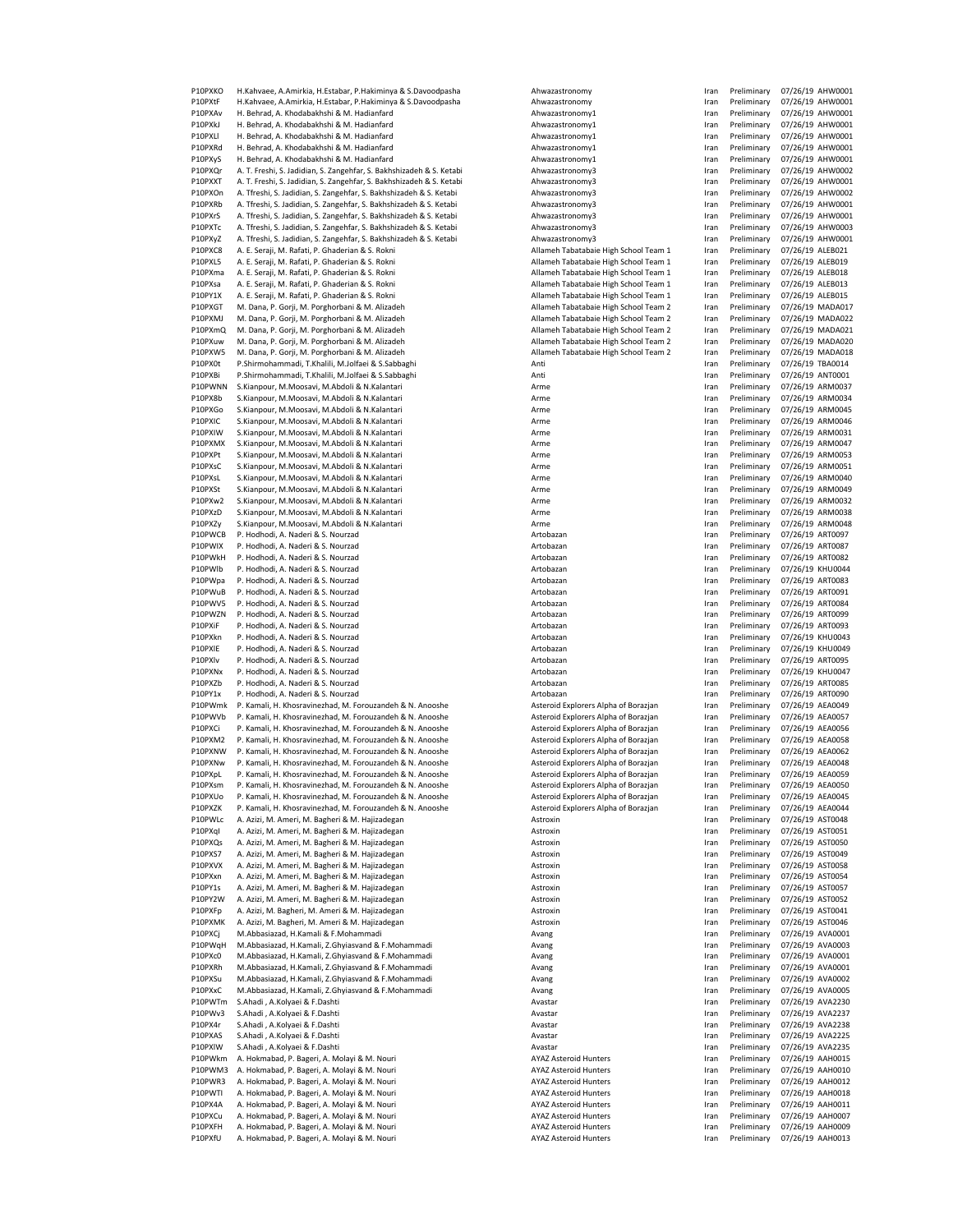P10PXRx A. Hokmabad, P. Bageri, A. Molayi & M. Nouri AYAZ Asteroid Hunters International AYAZ Asteroid Hunters<br>International Atlan Preliminary 18, 2001, A. Molayi & M. Nouri Architects Architects AYAZ Asteroid Hunters Inte A. Hokmabad, P. Bageri, A. Molayi & M. Nouri P10PY3m A. Hokmabad, P. Bageri, A. Molayi & M. Nouri **ATAZ ASTEROID ATAZ Asteroid Hunters** P10PWpN M. Partovi Nejadi, M. Khoshrangbaf, E. Bozorg Zadeh & M. Nasiri Fard Ayaz\_Curiosity Ayaz\_Curiosity Indiary 1976.<br>Preliminary M. Partovi Nejadi. M. Khoshrangbaf. E. Bozorg Zadeh & M. Nasiri Fard Ayaz Curiosity P10PXjx M. Partovi Nejadi, M. Khoshrangbaf, E. Bozorg Zadeh & M. Nasiri Fard Ayaz\_Curiosity<br>P10PXZ3 M. Partovi Nejadi, M. Khoshrangbaf, E. Bozorg Zadeh & M. Nasiri Fard Ayaz\_Curiosity M. Partovi Nejadi, M. Khoshrangbaf, E. Bozorg Zadeh & M. Nasiri Fard P10PWAI M. Partovi Nezhadi, M. Khoshrang Baf, E. Bozorg Zadeh & M. Nasiri Fard Ayaz\_Curiosity P10PWE1 M. Partovi Nezhadi, M. Khoshrang Baf, E. Bozorg Zadeh & M. Nasiri Fard Ayaz\_Curiosity Indiary Prelimina<br>P10PWKE M. Partovi Nezhadi, M. Khoshrang Baf, E. Bozorg Zadeh & M. Nasiri Fard Ayaz\_Curiosity P10PWKE M. Partovi Nezhadi, M. Khoshrang Baf, E. Bozorg Zadeh & M. Nasiri Fard Ayaz\_Curiosity<br>P10PWN0 M. Partovi Nezhadi, M. Khoshrang Baf, E. Bozorg Zadeh & M. Nasiri Fard Ayaz\_Curiosity P10PWN0 M. Partovi Nezhadi, M. Khoshrang Baf, E. Bozorg Zadeh & M. Nasiri Fard Ayaz\_Curiosity In Preliminary 1<br>P10PWpe M. Partovi Nezhadi, M. Khoshrang Baf, E. Bozorg Zadeh & M. Nasiri Fard Ayaz\_Curiosity M. Partovi Nezhadi, M. Khoshrang Baf, E. Bozorg Zadeh & M. Nasiri Fard P10PXFQ M. Partovi Nezhadi, M. Khoshrang Baf, E. Bozorg Zadeh & M. Nasiri Fard Ayaz\_Curiosity (Partority Fram Preliminary 07/26/19 MDF0000<br>P10PXsb M. Partovi Nezhadi, M. Khoshrang Baf, E. Bozorg Zadeh & M. Nasiri Fard Ayaz P10PXXD M. Partovi Nezhadi, M. Khoshrang Baf, E. Bozorg Zadeh & M. Nasiri Fard Ayaz\_Curiosity<br>P10PWDu R. Sharifzadeh, M. Ahmadian, M. Nouri, F. Alieskandarzadeh & N. Dibavand Ayaz\_Vega R.Sharifzadeh, M.Ahmadian, M.Nouri, F.Alieskandarzadeh & N.Dibavand P10PWHH R.Sharifzadeh, M.Ahmadian, M.Nouri, F.Alieskandarzadeh & N.Dibavand Ayaz\_Vega<br>P10PWPj R.Sharifzadeh, M.Ahmadian, M.Nouri, F.Alieskandarzadeh & N.Dibavand Ayaz\_Vega<br>P10PWSK R.Sharifzadeh, M.Ahmadian, M.Nouri, F.Alie P10PWPj R.Sharifzadeh, M.Ahmadian, M.Nouri, F.Alieskandarzadeh & N.Dibavand<br>P10PWSK R.Sharifzadeh. M.Ahmadian. M.Nouri. F.Alieskandarzadeh & N.Dibavand P10PWSK R.Sharifzadeh, M.Ahmadian, M.Nouri, F.Alieskandarzadeh & N.Dibavand Ayaz\_Vega<br>P10PWtG R.Sharifzadeh, M.Ahmadian, M.Nouri, F.Alieskandarzadeh & N.Dibavand Ayaz\_Vega P10PWtG R.Sharifzadeh, M.Ahmadian, M.Nouri, F.Alieskandarzadeh & N.Dibavand Ayaz\_Vega Iran Preliminary 07/26/19 SRF9301 P10PWU9 R.Sharifzadeh, M.Ahmadian, M.Nouri, F.Alieskandarzadeh & N.Dibavand P10PWXM R.Sharifzadeh, M.Ahmadian, M.Nouri, F.Alieskandarzadeh & N.Dibavand Ayaz\_Vega Iran Preliminary 07/26/2<br>Preliminary 1997 - Annary 2009 - R.Sharifzadeh B. Alian Preliminary 07/26/26 P10PX7j R.Sharifzadeh, M.Ahmadian, M.Nouri, F.Alieskandarzadeh & N.Dibavand Ayaz\_Vega<br>P10PX7q R.Sharifzadeh, M.Ahmadian, M.Nouri, F.Alieskandarzadeh & N.Dibavand Ayaz\_Vega P10PX7q R.Sharifzadeh, M.Ahmadian, M.Nouri, F.Alieskandarzadeh & N.Dibavand<br>P10PXGH R.Sharifzadeh, M.Ahmadian, M.Nouri, F.Alieskandarzadeh & N.Dibavand R.Sharifzadeh, M.Ahmadian, M.Nouri, F.Alieskandarzadeh & N.Dibavand Ayaz\_Vega P10PXJs R.Sharifzadeh, M.Ahmadian, M.Nouri, F.Alieskandarzadeh & N.Dibavand Ayaz\_Vega Iran Preliminary 07/26/1<br>Preliminary M. Rahimpoor M. Alizade A. Akbary M. Hokmabad & F. Fzaddost Ayaz Vesta P10PWkT M . Rahimpoor , M . Alizade , A . Akbary , M . Hokmabad & F . Ezaddost Ayaz\_Vesta Ayaz\_Vesta Iran Preliminary 07/26/19 GFG6677<br>P10PWst M . Rahimpoor , M . Alizade , A . Akbary , M . Hokmabad & F . Ezaddost Ayaz\_Ves M . Rahimpoor , M . Alizade , A . Akbary , M . Hokmabad & F . Ezaddost P10PWEB M.Naderifard, M.Zarei, F.Rassafian & P.Norouzi Badrood Doll Museum Indiana Badrood Doll Museum Iran Pr<br>P10PWJR M.Naderifard, M.Zarei, F.Rassafian & P.Norouzi Badrood Doll Museum Indiana Badrood Doll Museum M.Naderifard, M.Zarei, F.Rassafian & P.Norouzi P10PWQP M.Naderifard, M.Zarei, F.Rassafian & P.Norouzi Badrood Doll Museum Indian Preliminary 07/26/19 Badrood Doll Museum Indian Preliminary 07/26/19 Badrood Doll Museum Indian Preliminary 07/26/19 Badrood Doll Museum P10PWQW M.Naderifard, M.Zarei, F.Rassafian & P.Norouzi Badrood Doll Museum Indian Preliminary 07/26/19 Badrood Doll Museum Indian Preliminary 07/26/19 BDM00544<br>P10PWrs M.Naderifard. M.Zarei. F.Rassafian & P.Norouzi Badrood P10 M.Naderifard, M.Zarei, F.Rassafian & P.Norouzi Badrood Doll Museum Inc. M.Naderifard, M.Zarei, F.Rassafian & P.Norouzi Badrood Doll Museum Inc. P10PWsM M.Naderifard, M.Zarei, F.Rassafian & P.Norouzi P10PWvk M.Naderifard, M.Zarei, F.Rassafian & P.Norouzi Batrood Doll Museum Iran Preliminary 07/26/19 Badrood Doll Museum Iran Preliminary 07/26/19 Badrood Doll Museum Iran Preliminary 07/26/19 Badrood Doll Museum P10PWZT M.Naderifard, M.Zarei, F.Rassafian & P.Norouzi Badrood Doll Museum Indiana Preliminary 07/26/19 Badrood Doll Museum Iran Preliminary 07/26/19 Badrood Doll Museum Iran Preliminary 07/26/19 Badrood Doll Museum M.Naderifard, M.Zarei, F.Rassafian & P.Norouzi P10PX5R M.Naderifard, M.Zarei, F.Rassafian & P.Norouzi Badrood Doll Museum Indiana Preliminary 07/26/19 Badrood Doll Museum Indian Preliminary 07/26/19 BDM004919 BDM004919 BDM004919 BDM004919 BDM004919 BDM004919 BDM004919 P10PX9F M.Naderifard, M.Zarei, F.Rassafian & P.Norouzi P10PXAh M.Naderifard, M.Zarei, F.Rassafian & P.Norouzi Badrood Doll Museum Indian Preliminary 07/26/19 Badrood Doll Museum Indian Preliminary 07/26/19 Badrood Doll Museum Indian Preliminary 07/26/19 Badrood Doll Museum P10PXAy M.Naderifard, M.Zarei, F.Rassafian & P.Norouzi Badrood Doll Museum Indiana Preliminary 07/26/19 Badrood Doll Museum Iran Preliminary 07/26/19 Badrood Doll Museum Iran Preliminary 07/26/19 Badrood Doll Museum M.Naderifard, M.Zarei, F.Rassafian & P.Norouzi P10PXCI M.Naderifard, M.Zarei, F.Rassafian & P.Norouzi Badrood Doll Museum Badrood Doll Museum P10PXCN M.Naderifard, M.Zarei, F.Rassafian & P.Norouzi Badrood Doll Museum Iran Preliminary 07/26/19 Badrood Doll Museum Iran Preliminary 07/26/19 Badrood Doll Museum Iran Preliminary 07/26/19 Badrood Doll Museum P10PXE5 M.Naderifard, M.Zarei, F.Rassafian & P.Norouzi Badrood Doll Museum Indiana Preliminary 07/26/19 Badrood Doll Museum Iran Preliminary 07/26/19 Badrood Doll Museum Iran Preliminary 07/26/19 Badrood Doll Museum M.Naderifard, M.Zarei, F.Rassafian & P.Norouzi P10PXFn M.Naderifard, M.Zarei, F.Rassafian & P.Norouzi Badrood Doll Museum Indian Preliminary 07/26/19 Badrood Doll Museum Indian Preliminary 07/26/19 BBM000226.<br>Preliminary of Materifard M.Zarei, F.Bassafian & P.Norouzi B M.Naderifard, M.Zarei, F.Rassafian & P.Norouzi P10PXoY M.Naderifard, M.Zarei, F.Rassafian & P.Norouzi Badrood Doll Museum Indian Preliminary 07/26/19 Badrood Doll Museum Indian Preliminary 07/26/19 Badrood Doll Museum Indian Preliminary 07/26/19 Badrood Doll Museum P10PXpG M.Naderifard, M.Zarei, F.Rassafian & P.Norouzi Badrood Doll Museum Indian Preliminary 07/26/19 Badrood Doll Museum Indian Preliminary 07/26/19 Badrood Doll Museum Indian Preliminary 07/26/19 Badrood Doll Museum P10PXqa M.Naderifard, M.Zarei, F.Rassafian & P.Norouzi Badrood Doll Museum Indian Preliminary 07/26/19 Badrood Doll Museum Indian Preliminary 07/26/19 BDM or Preliminary 07/26/19 BDM 07/26/19 BDM007226/19 BDM007226/19 BDM0 M.Naderifard, M.Zarei, F.Rassafian & P.Norouzi P10PXVy M.Naderifard, M.Zarei, F.Rassafian & P.Norouzi Badrood Doll Museum Indian Preliminary 07/26/19 Badrood Doll Museum Iran Preliminary 07/26/19 Badrood Doll Museum Iran Preliminary 07/26/19 Badrood Doll Museum P10PY07 M.Naderifard, M.Zarei, F.Rassafian & P.Norouzi<br>P10PX37 S. Hajivalizade, A. Dehghani & M. Yami P10PX37 S. Hajivalizade, A. Dehghani & M. Yami Barman Iran Preliminary 07/26/19 Barman Iran Preliminary 07/26/<br>Preliminary 1978 Barman Iran Preliminary 07/26/19 Barman Iran Preliminary 07/26/19 Barman Iran Preliminary 07/ P10PXwB S. Hajivalizade, A. Dehghani & M. Yami<br>P10PXXL S. Hajivalizade A. Dehghani & M. Yami Barman Iran Preliminary 07/26/19 Barman P10PXXI S. Hajivalizade, A. Dehghani & M. Yami<br>P10PWCh AA. Shahdadi. A. Halavati. S. Sadeghi. M. Shoiaatalhosseini & E. Ziaali BKARAN P20 AA. Shahdadi, A. Halavati, S. Sadeghi, M. Shojaatalhosseini & E. Ziaali BKARAN IRARAN IRAN Preliminary 07/26/19 BKARAN IRAN Preliminary 07/26/19 BKARAN IRANGAN IRANGAN IRANGAN IRANGAN IRANGAN IRANGAN IRANGAN IRANGAN IR P10PWkv AA. Shahdadi, A. Halavati, S. Sadeghi, M. Shojaatalhosseini & E. Ziaali BKARAN BKARAN IRAN BKARAN IRAN PRELIMINARY ORGANISME BKARAN IRAN PRELIMINARY ORGANISME BKARAN IRAN PRELIMINARY ORGANISME BKARAN IRAN BKARAN IR P10PWnd AA. Shahdadi, A. Halavati, S. Sadeghi, M. Shojaatalhosseini & E. Ziaali BKARAN BKARAN IRAN IRAN PRELIMINARY OF PRELIMINARY OF PRELIMINARY OF PRELIMINARY OF PRELIMINARY OR ARA IN PRELIMINARY OR ARA IN PRELIMINARY OR AA. Shahdadi, A. Halavati, S. Sadeghi, M. Shojaatalhosseini & E. Ziaali P10PWsv AA. Shahdadi, A. Halavati, S. Sadeghi, M. Shojaatalhosseini & E. Ziaali BKARAN IRAN Preliminary 07/26/<br>International BKARAN Indiavati, S. Sadeghi, M. Shojaatalhosseini & E. Ziaali BKARAN BKARAN P10PWsX AA. Shahdadi, A. Halavati, S. Sadeghi, M. Shojaatalhosseini & E. Ziaali BKARAN BKARAN IRAN Preliminary<br>P10PWzN AA. Shahdadi, A. Halavati, S. Sadeghi, M. Shojaatalhosseini & E. Ziaali BKARAN P20 AA. Shahdadi, A. Halavati, S. Sadeghi, M. Shojaatalhosseini & E. Ziaali BKARAN IRAN BKARAN IRAN Preliminary 07/26/26/19 BKARAN IRAN BKARAN IRAN PRELIMINARY 07/26/19 BKARAN IRANGGAN IRAN PRELIMINARY 07/26/19 BKARAN IRAN P10PX75 AA. Shahdadi, A. Halavati, S. Sadeghi, M. Shojaatalhosseini & E. Ziaali BKARAN BKARAN IRAN PRELIMINARAN IRAN PRELIMINARAN IRAN PRELIMINARAN IRAN PRELIMINARAN IRANGRAN IRAN PRELIMINARAN IRAN PRELIMINARAN IRANGRAN IR P. Shahdadi, A. Halavati, S. Sadeghi, M. Shojaatalhosseini & E. Ziaali BKARAN BKARAN IRAN Preliminary 07/26.<br>A. Shahdadi. A. Halavati. S. Sadeghi. M. Shoiaatalhosseini & E. Ziaali BKARAN P10PXF4 AA. Shahdadi, A. Halavati, S. Sadeghi, M. Shojaatalhosseini & E. Ziaali BKARAN BKARAN IRAN Preliminary<br>Preliminary ang akandadi, A. Halavati, S. Sadeghi, M. Shojaatalhosseini & E. Ziaali BKARAN BKARAN P10PXJg AA. Shahdadi, A. Halavati, S. Sadeghi, M. Shojaatalhosseini & E. Ziaali BKARAN BKARAN IRAN IRAN PRELIMI<br>Preliminary orang aka-bahdadi A. Halavati S. Sadeghi, M. Shojaatalhosseini & E. Ziaali BKARAN IRKARAN P10PXnd AA. Shahdadi, A. Halavati, S. Sadeghi, M. Shojaatalhosseini & E. Ziaali BKARAN BKARAN IRAN PRELIMINARY 07/26/19 BKARAN IRAN PRELIMINARY 07/26/19 BKARAN IRAN PRELIMINARY 07/26/19 BKARAN IRAN PRELIMINARY 07/26/19 BKA AA. Shahdadi, A. Halavati, S. Sadeghi, M. Shojaatalhosseini & E. Ziaali P10PXts AA. Shahdadi, A. Halavati, S. Sadeghi, M. Shojaatalhosseini & E. Ziaali BKARAN IRAN Preliminary 07/26/<br>Italii Preliminary 1980-2014 BKARAN Iran Preliminary 07/26/19 BKARAN Iran BKARAN Iran Preliminary 07/26/19 BKAR P10PY1t AA. Shahdadi, A. Halavati, S. Sadeghi, M. Shojaatalhosseini & E. Ziaali BKAR.<br>P10PXBH M. Moghadam, L. Zarei & M. Moghadam P10PXBH M. Moghadam, L. Zarei & M. Moghadam<br>
P10PXHP M. Moghadam. L. Zarei & M. Moghadam Ceres Ceres P10PXHP M. Moghadam, L. Zarei & M. Moghadam<br>P10PXxb M. Moghadam I. Zarei & M. Moghadam M. Moghadam, L. Zarei & M. Moghadam P10PXYN M. Moghadam, L. Zarei & M. Moghadam Ceres Interventional Ceres Ceres Interventional Ceres Intervention<br>Interventional Preliminary 17/26/19 Ceres Interventional Ceres Interventional Ceres Interventional Ceres Inter P10PWEw S. Vahedi, F. Emad & F. Khademi Dawn Iran Preliminary 1998 Dawn Inc. Inc. Dawn Inc. Inc. Dawn Dawn Dawn P10PWPq S. Vahedi, F. Emad & F. Khademi Dawn Indian Preliminary 1976 Dawn Indian Preliminary 07-26/19 Dawn Indian Press, 2014 S. Vahedi, F. Emad & F. Khademi P10PXbJ S. Vahedi, F. Emad & F. Khademi **Dawn Iran Preliminary 1986** Dawn Dawn Interveliminary 07-26.<br>Preliminary 1976 S. Vahedi, F. Emad & F. Khademi **Dawn** Dawn Dawn P10PXdP S. Vahedi, F. Emad & F. Khademi Dawn Iran Preliminary Oawn Indian Preliminary Or Dawn Dawn Dawn Dawn Dawn P10PXHu S. Vahedi, F. Emad & F. Khademi<br>P10PXIO S. Vahedi, E. Emad & E. Khademi S. Vahedi, F. Emad & F. Khademi Dawn Iran Preliminary 07/26/26 P10PXJV S. Vahedi, F. Emad & F. Khademi **Dawn Instantial Premium Instantial Premium Instantial Premium Instantial** P10PXzQ S. Vahedi, F. Emad & F. Khademi **Dawn Iran Preliminary 1986** Dawn Dawn Dawn Dawn Iran Preliminary 07/26/19 Dawn Indian Preliminary 07/26/19 Dawn Indian Preliminary 07/26/19 Dawn Indian Preliminary 07/26/19 Dawn Ind P10PX6c M. Mohammadi, S. Ahmadi & R. Mohammadi ELYSIUM7 IN ELYSIUM7 CHAMBADI ELYSIUM7 M. Mohammadi, S. Ahmadi & R. Mohammadi P10PXKX M. Mohammadi, S. Ahmadi & R. Mohammadi **ELYSIUM7** P10PXM0 M. Mohammadi, S. Ahmadi & R. Mohammadi<br>P10PXM3 M. Mohammadi. S. Ahmadi & R. Mohammadi **ELYSIUM7** FLYSIUM7 P10PXM3 M. Mohammadi, S. Ahmadi & R. Mohammadi<br>P10PXTH M. Mohammadi. S. Ahmadi & R. Mohammadi ELYSIUM7 ELYSIUM7 M. Mohammadi, S. Ahmadi & R. Mohammadi P10PXTu M. Mohammadi, S. Ahmadi & R. Mohammadi **ELYSIUM7** P10PXzx M. Mohammadi, S. Ahmadi & R. Mohammadi **ELYSIUM7** ELYSIUM7<br>P10PY2Y M. Mohammadi. S. Ahmadi & R. Mohammadi **Elysium7** M. Mohammadi, S. Ahmadi & R. Mohammadi

| Iran | Preliminary | 07/26/19 | AAH0017        |
|------|-------------|----------|----------------|
|      |             |          |                |
| Iran | Preliminary | 07/26/19 | AAH0006        |
| Iran | Preliminary | 07/26/19 | AAH0016        |
| Iran | Preliminary | 07/26/19 | TBZ0005        |
| Iran | Preliminary | 07/26/19 | <b>TBZ0006</b> |
| Iran | Preliminary | 07/26/19 | TBZ0004        |
| Iran | Preliminary | 07/26/19 | BZG1472        |
| Iran | Preliminary | 07/26/19 | <b>MPN0010</b> |
| Iran | Preliminary | 07/26/19 | BZG1383        |
| Iran | Preliminary | 07/26/19 | BZG1381        |
|      |             |          |                |
| Iran | Preliminary | 07/26/19 | <b>BZG1382</b> |
| Iran | Preliminary | 07/26/19 | MDF0000        |
| Iran | Preliminary | 07/26/19 | MPN0011        |
| Iran | Preliminary | 07/26/19 | BZG1471        |
| Iran | Preliminary | 07/26/19 | SRF9201        |
| Iran | Preliminary | 07/26/19 | <b>VEG0080</b> |
| Iran | Preliminary | 07/26/19 | SRF8402        |
| Iran | Preliminary | 07/26/19 | SRF9503        |
|      | Preliminary |          | SRF9301        |
| Iran |             | 07/26/19 |                |
| Iran | Preliminary | 07/26/19 | SRF9502        |
| Iran | Preliminary | 07/26/19 | VGA1009        |
| Iran | Preliminary | 07/26/19 | SRF8401        |
| Iran | Preliminary | 07/26/19 | SRF9302        |
| Iran | Preliminary | 07/26/19 | SRF9402        |
| Iran | Preliminary | 07/26/19 | SRF9202        |
| Iran | Preliminary | 07/26/19 | GFG6677        |
|      | Preliminary | 07/26/19 | <b>MMM990</b>  |
| Iran |             |          |                |
| Iran | Preliminary | 07/26/19 | BDM0063        |
| Iran | Preliminary | 07/26/19 | <b>BDM0057</b> |
| Iran | Preliminary | 07/26/19 | <b>BDM0038</b> |
| Iran | Preliminary | 07/26/19 | <b>BDM0054</b> |
| Iran | Preliminary | 07/26/19 | <b>BDM0034</b> |
| Iran | Preliminary | 07/26/19 | <b>BDM0051</b> |
| Iran | Preliminary | 07/26/19 | <b>BDM0068</b> |
|      | Preliminary |          | <b>BDM0045</b> |
| Iran |             | 07/26/19 |                |
| Iran | Preliminary | 07/26/19 | <b>BDM0050</b> |
| Iran | Preliminary | 07/26/19 | <b>BDM0049</b> |
| Iran | Preliminary | 07/26/19 | BDM0033        |
| Iran | Preliminary | 07/26/19 | <b>BDM0041</b> |
| Iran | Preliminary | 07/26/19 | <b>BDM0065</b> |
| Iran | Preliminary | 07/26/19 | <b>BDM0039</b> |
| Iran | Preliminary | 07/26/19 | BDM0061        |
|      |             |          |                |
| Iran | Preliminary | 07/26/19 | <b>BDM0048</b> |
| Iran | Preliminary | 07/26/19 | <b>BDM0062</b> |
| Iran | Preliminary | 07/26/19 | <b>BDM0044</b> |
| Iran | Preliminary | 07/26/19 | <b>BDM0052</b> |
| Iran | Preliminary | 07/26/19 | <b>BDM0046</b> |
| Iran | Preliminary | 07/26/19 | <b>BDM0064</b> |
| Iran | Preliminary | 07/26/19 | <b>BDM0037</b> |
| Iran | Preliminary | 07/26/19 | <b>BDM0072</b> |
|      | Preliminary |          | <b>BDM0036</b> |
| Iran |             | 07/26/19 |                |
| Iran | Preliminary | 07/26/19 | <b>BDM0032</b> |
| Iran | Preliminary | 07/26/19 | <b>BDM0040</b> |
| Iran | Preliminary | 07/26/19 | <b>BRN0043</b> |
| Iran | Preliminary | 07/26/19 | <b>BRN0040</b> |
| Iran | Preliminary | 07/26/19 | BRN0041        |
| Iran | Preliminary | 07/26/19 | <b>BKN1040</b> |
| Iran | Preliminary | 07/26/19 | <b>BKN1044</b> |
| Iran | Preliminary | 07/26/19 | <b>BKN1030</b> |
|      |             |          |                |
| Iran | Preliminary | 07/26/19 | <b>BKN1034</b> |
| Iran | Preliminary | 07/26/19 | <b>BKN1043</b> |
| Iran | Preliminary | 07/26/19 | <b>BKN1037</b> |
| Iran | Preliminary | 07/26/19 |                |
| Iran |             |          | <b>BKN1046</b> |
| Iran | Preliminary | 07/26/19 | <b>BKN1029</b> |
|      | Preliminary | 07/26/19 | <b>BKN1035</b> |
| Iran | Preliminary | 07/26/19 | BKN1042        |
|      |             |          |                |
| Iran | Preliminary | 07/26/19 | <b>BKN1038</b> |
| Iran | Preliminary | 07/26/19 | <b>BKN1049</b> |
| Iran | Preliminary | 07/26/19 | <b>BKN1039</b> |
| Iran | Preliminary | 07/26/19 | BKN1041        |
| Iran | Preliminary | 07/26/19 | <b>BKN1045</b> |
| Iran | Preliminary | 07/26/19 | CES0021        |
| Iran | Preliminary | 07/26/19 | CES0020        |
| Iran | Preliminary | 07/26/19 | CES0022        |
| Iran | Preliminary | 07/26/19 | CES0023        |
| Iran | Preliminary | 07/26/19 | DWN5065        |
| Iran | Preliminary | 07/26/19 | DWN0010        |
|      |             |          |                |
| Iran | Preliminary | 07/26/19 | DWN510         |
| Iran | Preliminary | 07/26/19 | DWN510         |
| Iran | Preliminary | 07/26/19 | DWN0002        |
| Iran | Preliminary | 07/26/19 | DWN0001        |
| Iran | Preliminary | 07/26/19 | DWN0009        |
| Iran | Preliminary | 07/26/19 | DWN0006        |
| Iran | Preliminary | 07/26/19 | DWN0004        |
| Iran | Preliminary | 07/26/19 | <b>ULR4426</b> |
| Iran |             |          | <b>NAS4426</b> |
|      | Preliminary | 07/26/19 |                |
| Iran | Preliminary | 07/26/19 | <b>DDR4426</b> |
| Iran | Preliminary | 07/26/19 | CIA4426        |
| Iran | Preliminary | 07/26/19 | IRI0964        |
| Iran | Preliminary | 07/26/19 | DAM4426        |
| Iran | Preliminary | 07/26/19 | RTC4426        |
| Iran | Preliminary | 07/26/19 | ISS4426        |
| Iran | Preliminary | 07/26/19 | <b>RUS4426</b> |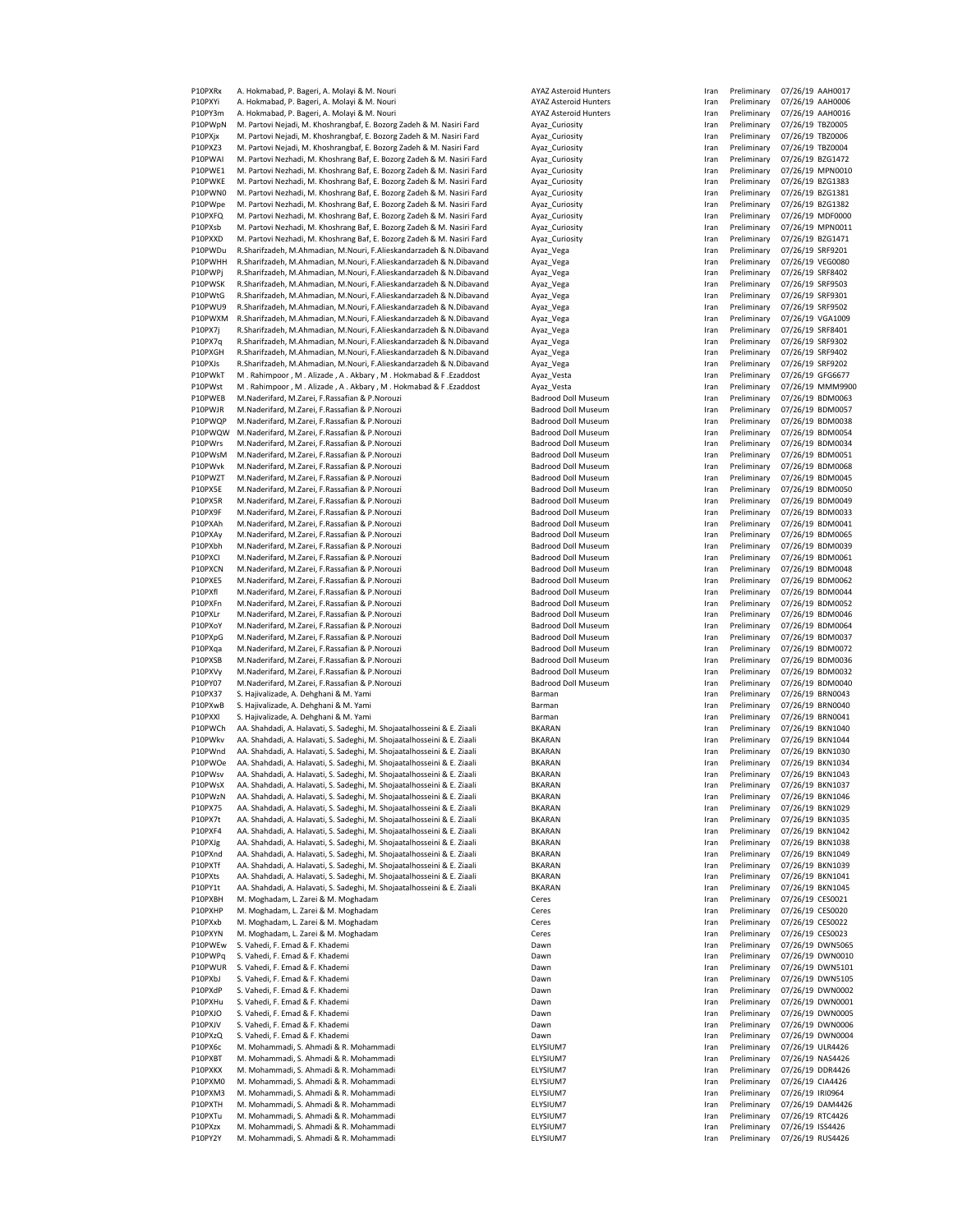| P10PY3q            | M. Mohammadi, S. Ahmadi & R. Mohammadi                                                                             | ELYSIUM7                         | Iran         | Preliminary                | 07/26/19 PVC0964                     |
|--------------------|--------------------------------------------------------------------------------------------------------------------|----------------------------------|--------------|----------------------------|--------------------------------------|
| P10PWBX            | M. Karimi, M. Hodaei & O. Ghadrdan Edelu                                                                           | Estrella                         | Iran         | Preliminary                | 07/26/19 EST0043                     |
| P10PWsl            | M. Karimi, M. Hodaei & O. Ghadrdan Edelu                                                                           | Estrella                         | Iran         | Preliminary                | 07/26/19 EST0042                     |
| P10PWtL            | M. Karimi, M. Hodaei & O. Ghadrdan Edelu                                                                           | Estrella                         | Iran         | Preliminary                | 07/26/19 EST0041                     |
| P10PXG1            | M. Karimi, M. Hodaei & O. Ghadrdan Edelu                                                                           | Estrella                         | Iran         | Preliminary                | 07/26/19 EST0037                     |
| P10PXGZ            | M. Karimi, M. Hodaei & O. Ghadrdan Edelu                                                                           | Estrella                         | Iran         | Preliminary                | 07/26/19 EST0038                     |
| P10PXPq<br>P10PXHF | M. Karimi, M. Hodaei & O. Ghadrdan Edelu<br>S. Shabani, A. Sarostad & A. Rahimian                                  | Estrella<br>Faranbagh            | Iran<br>Iran | Preliminary<br>Preliminary | 07/26/19 EST0040                     |
| P10PXM7            | S. Shabani, A. Sarostad & A. Rahimian                                                                              | Faranbagh                        | Iran         | Preliminary                | 07/26/19 FAR4006<br>07/26/19 FAR4007 |
| P10PXMu            | S. Shabani, A. Sarostad & A. Rahimian                                                                              | Faranbagh                        | Iran         | Preliminary                | 07/26/19 FAR2611                     |
| P10PXqx            | S. Shabani, A. Sarostad & A. Rahimian                                                                              | Faranbagh                        | Iran         | Preliminary                | 07/26/19 FAR4005                     |
| P10PXr7            | S. Shabani, A. Sarostad & A. Rahimian                                                                              | Faranbagh                        | Iran         | Preliminary                | 07/26/19 FAR4004                     |
| P10PXY4            | S. Shabani, A. Sarostad & A. Rahimian                                                                              | Faranbagh                        | Iran         | Preliminary                | 07/26/19 FAR2589                     |
| P10PXZw            | S. Shabani, A. Sarostad & A. Rahimian                                                                              | Faranbagh                        | Iran         | Preliminary                | 07/26/19 FAR2356                     |
| P10PY3A            | S. Shabani, A. Sarostad & A. Rahimian                                                                              | Faranbagh                        | Iran         | Preliminary                | 07/26/19 FAR9865                     |
| P10PXrK            | N.Ghasemi, S.H.Aledavod & M.Ghasemi                                                                                | Ghoghnous - Al                   | Iran         | Preliminary                | 07/26/19 GHN0037                     |
| P10PXSN            | N.Ghasemi, S.H.Aledavod & M.Ghasemi                                                                                | Ghoghnous - Al                   | Iran         | Preliminary                | 07/26/19 GHN0041                     |
| P10PXtJ            | N.Ghasemi, S.H.Aledavod & M.Ghasemi                                                                                | Ghoghnous - Al                   | Iran         | Preliminary                | 07/26/19 GHN0032                     |
| P10PXtM            | N.Ghasemi, S.H.Aledavod & M.Ghasemi                                                                                | Ghoghnous - Al                   | Iran<br>Iran | Preliminary                | 07/26/19 GHN0033<br>07/26/19 GHN0034 |
| P10PXTO<br>P10PXWb | N.Ghasemi, S.H.Aledavod & M.Ghasemi<br>N.Ghasemi, S.H.Aledavod & M.Ghasemi                                         | Ghoghnous - Al<br>Ghoghnous - Al | Iran         | Preliminary<br>Preliminary | 07/26/19 GHN0036                     |
| P10PXwj            | N.Ghasemi, S.H.Aledavod & M.Ghasemi                                                                                | Ghoghnous - Al                   | Iran         | Preliminary                | 07/26/19 GHN0035                     |
| P10PWTf            | S. Shabani, F. Ghasemi, Z. Soraya, S. Sharifi & N. Iranshahi                                                       | Jamasp                           | Iran         | Preliminary                | 07/26/19 JAM4350                     |
| P10PXA8            | S. Shabani, F. Ghasemi, Z. Soraya, S. Sharifi & N. Iranshahi                                                       | Jamasp                           | Iran         | Preliminary                | 07/26/19 JAM1590                     |
| P10PXHw            | S. Shabani, F. Ghasemi, Z. Soraya, S. Sharifi & N. Iranshahi                                                       | Jamasp                           | Iran         | Preliminary                | 07/26/19 JAM3570                     |
| P10PXps            | S. Shabani, F. Ghasemi, Z. Soraya, S. Sharifi & N. Iranshahi                                                       | Jamasp                           | Iran         | Preliminary                | 07/26/19 JAM9630                     |
| P10PXuy            | S. Shabani, F. Ghasemi, Z. Soraya, S. Sharifi & N. Iranshahi                                                       | Jamasp                           | Iran         | Preliminary                | 07/26/19 JAM2580                     |
| P10PXv6            | S. Shabani, F. Ghasemi, Z. Soraya, S. Sharifi & N. Iranshahi                                                       | Jamasp                           | Iran         | Preliminary                | 07/26/19 JAM5923                     |
| P10PXHm            | S. Shabani, S. Sharifi, F. Ghasemi, Z. Soraya & N. Iranshahi                                                       | Jamasp                           | Iran         | Preliminary                | 07/26/19 JAM3660                     |
| P10PWAx            | P.Hodhodi, S.Skandarlou, B.Sahranavard & M.Bahrami                                                                 | Kharazmi                         | Iran         | Preliminary                | 07/26/19 KHU619                      |
| P10PWU5            | P.Hodhodi, S.Skandarlou, B.Sahranavard & M.Bahrami                                                                 | Kharazmi                         | Iran         | Preliminary                | 07/26/19 KHU0040                     |
| P10PWWa            | P.Hodhodi, S.Skandarlou, B.Sahranavard & M.Bahrami                                                                 | Kharazmi                         | Iran         | Preliminary                | 07/26/19 KHU410                      |
| P10PX6H            | P.Hodhodi, S.Skandarlou, B.Sahranavard & M.Bahrami                                                                 | Kharazmi                         | Iran         | Preliminary                | 07/26/19 KHU618                      |
| P10PXae            | P.Hodhodi, S.Skandarlou, B.Sahranavard & M.Bahrami<br>P.Hodhodi, S.Skandarlou, B.Sahranavard & M.Bahrami           | Kharazmi                         | Iran         | Preliminary<br>Preliminary | 07/26/19 KHU620<br>07/26/19 KHU411   |
| P10PXib<br>P10PXO9 |                                                                                                                    | Kharazmi                         | Iran<br>Iran |                            |                                      |
| P10PXxv            | P.Hodhodi, S.Skandarlou, B.Sahranavard & M.Bahrami<br>P.Hodhodi, S.Skandarlou, B.Sahranavard & M.Bahrami           | Kharazmi<br>Kharazmi             | Iran         | Preliminary<br>Preliminary | 07/26/19 KHU0039<br>07/26/19 KHU619  |
| P10PXLN            | A. Haselpoor, H. Shokri & A. Shirwani                                                                              | Kourosh                          | Iran         | Preliminary                | 07/26/19 KOU0054                     |
| P10PXIO            | A. Haselpoor, H. Shokri & A. Shirwani                                                                              | Kourosh                          | Iran         | Preliminary                | 07/26/19 KOU0048                     |
| P10PXO7            | A. Haselpoor, H. Shokri & A. Shirwani                                                                              | Kourosh                          | Iran         | Preliminary                | 07/26/19 KOU0051                     |
| P10PXOb            | A. Haselpoor, H. Shokri & A. Shirwani                                                                              | Kourosh                          | Iran         | Preliminary                | 07/26/19 KOU0065                     |
| P10PXp8            | A. Haselpoor, H. Shokri & A. Shirwani                                                                              | Kourosh                          | Iran         | Preliminary                | 07/26/19 KOU0055                     |
| P10PXRv            | A. Haselpoor, H. Shokri & A. Shirwani                                                                              | Kourosh                          | Iran         | Preliminary                | 07/26/19 KOU0067                     |
| P10PXsA            | A. Haselpoor, H. Shokri & A. Shirwani                                                                              | Kourosh                          | Iran         | Preliminary                | 07/26/19 KOU0056                     |
| P10PY2q            | A. Haselpoor, H. Shokri & A. Shirwani                                                                              | Kourosh                          | Iran         | Preliminary                | 07/26/19 KOU0060                     |
| P10PXIY            | P.Ramezan, K.Yousefian, MM.Talachi, E.Rajabali & F.Ghahroudi                                                       | Live 7                           | Iran         | Preliminary                | 07/26/19 LIV0013                     |
| P10PXSa            | P.Ramezan, K.Yousefian, MM.Talachi, E.Rajabali & F.Ghahroudi                                                       | Live 7                           | Iran         | Preliminary                | 07/26/19 LIV0030                     |
| P10PXnX            | K.Mazkour, P.Farahmand, M.Khodadadpour, M.Beigi & M.Matinfard                                                      | Live-14                          | Iran         | Preliminary                | 07/26/19 LIV0015                     |
| P10PXPP            | K.Mazkour, P.Farahmand, M.Khodadadpour, M.Beigi & M.Matinfard                                                      | Live-14                          | Iran         | Preliminary                | 07/26/19 LIV0012                     |
| P10PXsY<br>P10PWCz | K.Mazkour, P.Farahmand, M.Khodadadpour, M.Beigi & M.Matinfard<br>A. Sadeghi, N. Mardani, S. Peyman & M.A. Maasoomi | Live-14<br>NewHorizons           | Iran<br>Iran | Preliminary<br>Preliminary | 07/26/19 LIV0014<br>07/26/19 NWH5033 |
| P10PWG2            | A. Sadeghi, N. Mardani, S. Peyman & M.A. Maasoomi                                                                  | NewHorizons                      | Iran         | Preliminary                | 07/26/19 NWH5040                     |
| P10PWGH            | A. Sadeghi, N. Mardani, S. Peyman & M.A. Maasoomi                                                                  | NewHorizons                      | Iran         | Preliminary                | 07/26/19 NWH4024                     |
| P10PWoG            | A. Sadeghi, N. Mardani, S. Peyman & M.A. Maasoomi                                                                  | NewHorizons                      | Iran         | Preliminary                | 07/26/19 NWH5038                     |
| P10PWpK            | A. Sadeghi, N. Mardani, S. Peyman & M.A. Maasoomi                                                                  | NewHorizons                      | Iran         | Preliminary                | 07/26/19 NWH4026                     |
| P10PWPK            | A. Sadeghi, N. Mardani, S. Peyman & M.A. Maasoomi                                                                  | NewHorizons                      | Iran         | Preliminary                | 07/26/19 NWH5046                     |
| P10PWPt            | A. Sadeghi, N. Mardani, S. Peyman & M.A. Maasoomi                                                                  | NewHorizons                      | Iran         | Preliminary                | 07/26/19 NWH5039                     |
| P10PWSf            | A. Sadeghi, N. Mardani, S. Peyman & M.A. Maasoomi                                                                  | NewHorizons                      | Iran         | Preliminary                | 07/26/19 NWH4020                     |
| P10PWWc            | A. Sadeghi, N. Mardani, S. Peyman & M.A. Maasoomi                                                                  | NewHorizons                      | Iran         | Preliminary                | 07/26/19 NWH4022                     |
| P10PXFU            | A. Sadeghi, N. Mardani, S. Peyman & M.A. Maasoomi                                                                  | NewHorizons                      | Iran         | Preliminary                | 07/26/19 NWH4023                     |
| P10PXGd            | A. Sadeghi, N. Mardani, S. Peyman & M.A. Maasoomi                                                                  | NewHorizons                      | Iran         | Preliminary                | 07/26/19 NWH5037                     |
| P10PXKy<br>P10PXm2 | A. Sadeghi, N. Mardani, S. Peyman & M.A. Maasoomi<br>A. Sadeghi, N. Mardani, S. Peyman & M.A. Maasoomi             | NewHorizons                      | Iran         | Preliminary                | 07/26/19 NWH5042<br>07/26/19 NWH4027 |
| P10PXtE            | A. Sadeghi, N. Mardani, S. Peyman & M.A. Maasoomi                                                                  | NewHorizons<br>NewHorizons       | Iran<br>Iran | Preliminary<br>Preliminary | 07/26/19 NWH5035                     |
| P10PXu9            | A. Sadeghi, N. Mardani, S. Peyman & M.A. Maasoomi                                                                  | NewHorizons                      | Iran         | Preliminary                | 07/26/19 NWH4021                     |
| P10PXuK            | A. Sadeghi, N. Mardani, S. Peyman & M.A. Maasoomi                                                                  | NewHorizons                      | Iran         | Preliminary                | 07/26/19 NWH5034                     |
| P10PXmw            | M. Adelpour, S. Safari, S. Akbari & M. Asadi                                                                       | Nojum Magazine                   | Iran         | Preliminary                | 07/26/19 NMT9033                     |
| P10PXos            | M. Adelpour, S. Safari, S. Akbari & M. Asadi                                                                       | Nojum Magazine                   | Iran         | Preliminary                | 07/26/19 NMT9030                     |
| P10PXqT            | M. Adelpour, S. Safari, S. Akbari & M. Asadi                                                                       | Nojum Magazine                   | Iran         | Preliminary                | 07/26/19 NMT9028                     |
| P10PXUe            | M. Adelpour, S. Safari, S. Akbari & M. Asadi                                                                       | Nojum Magazine                   | Iran         | Preliminary                | 07/26/19 NMT9020                     |
| P10PXUN            | M. Adelpour, S. Safari, S. Akbari & M. Asadi                                                                       | Nojum Magazine                   | Iran         | Preliminary                | 07/26/19 NMT9027                     |
| P10PXW0            | M. Adelpour, S. Safari, S. Akbari & M. Asadi                                                                       | Nojum Magazine                   | Iran         | Preliminary                | 07/26/19 NMT9015                     |
| P10PWth            | M.Mahrami, F.Zehtab & M.Sobhani<br>M.Mahrami, F.Zehtab & M.Sobhani                                                 | Nova Team                        | Iran         | Preliminary                | 07/26/19 NOV0031                     |
| P10PWWR<br>P10PWxK | M.Mahrami, F.Zehtab & M.Sobhani                                                                                    | Nova Team<br>Nova Team           | Iran<br>Iran | Preliminary<br>Preliminary | 07/26/19 NOV0036<br>07/26/19 NOV0026 |
| P10PX27            | M.Mahrami, F.Zehtab & M.Sobhani                                                                                    | Nova Team                        | Iran         | Preliminary                | 07/26/19 NOV0028                     |
| P10PXiU            | M.Mahrami, F.Zehtab & M.Sobhani                                                                                    | Nova Team                        | Iran         | Preliminary                | 07/26/19 NOV0033                     |
| P10PXTn            | M.Mahrami, F.Zehtab & M.Sobhani                                                                                    | Nova Team                        | Iran         | Preliminary                | 07/26/19 NOV0025                     |
| P10PXw4            | M.Mahrami, F.Zehtab & M.Sobhani                                                                                    | Nova Team                        | Iran         | Preliminary                | 07/26/19 NOV0024                     |
| P10PXWC            | M.Mahrami, F.Zehtab & M.Sobhani                                                                                    | Nova Team                        | Iran         | Preliminary                | 07/26/19 NOV0046                     |
| P10PY15            | M.Mahrami, F.Zehtab & M.Sobhani                                                                                    | Nova Team                        | Iran         | Preliminary                | 07/26/19 NOV0043                     |
| P10PY2f            | M.Mahrami, F.Zehtab & M.Sobhani                                                                                    | Nova Team                        | Iran         | Preliminary                | 07/26/19 NOV0027                     |
| P10PWrY            | A. Haselpoor, A. Kabiri & S. Moenini                                                                               | Pasargad                         | Iran         | Preliminary                | 07/26/19 PAS0047                     |
| P10PWvY            |                                                                                                                    |                                  | Iran         | Preliminary                |                                      |
| P10PXCz            | A. Haselpoor, A. Kabiri & S. Moenini                                                                               | Pasargad                         |              |                            | 07/26/19 PAS0058                     |
|                    | A. Haselpoor, A. Kabiri & S. Moenini                                                                               | Pasargad                         | Iran         | Preliminary                | 07/26/19 PAS0048                     |
| P10PXDG            | A. Haselpoor, A. Kabiri & S. Moenini                                                                               | Pasargad                         | Iran         | Preliminary                | 07/26/19 PAS0049                     |
| P10PXEQ            | A. Haselpoor, A. Kabiri & S. Moenini                                                                               | Pasargad                         | Iran         | Preliminary                | 07/26/19 PAS0050                     |
| P10PXFk            | A. Haselpoor, A. Kabiri & S. Moenini                                                                               | Pasargad                         | Iran         | Preliminary                | 07/26/19 PAS0040                     |
| P10PXn5<br>P10PXNA | A. Haselpoor, A. Kabiri & S. Moenini<br>A. Haselpoor, A. Kabiri & S. Moenini                                       | Pasargad<br>Pasargad             | Iran<br>Iran | Preliminary<br>Preliminary | 07/26/19 PAS0045<br>07/26/19 PAS0052 |
| P10PXUC            | A. Haselpoor, A. Kabiri & S. Moenini                                                                               | Pasargad                         | Iran         | Preliminary                | 07/26/19 PAS0062                     |
| P10PY3C            | A. Haselpoor, A. Kabiri & S. Moenini                                                                               | Pasargad                         | Iran         | Preliminary                | 07/26/19 PAS0054                     |

| ELYSIUM7                          |
|-----------------------------------|
| Estrella                          |
| Estrella                          |
| Estrella                          |
| Estrella                          |
|                                   |
| Estrella                          |
| Estrella                          |
| Faranbagh                         |
| Faranbagh                         |
| Faranbagh                         |
| Faranbagh                         |
|                                   |
| Faranbagh                         |
| Faranbagh                         |
| Faranbagh                         |
| Faranbagh                         |
| Ghoghnous - A                     |
| Ghoghnous - A                     |
|                                   |
| Ghoghnous - A                     |
| Ghoghnous - A                     |
| Griogririous - A<br>Ghoghnous - A |
| Ghoghnous -<br>A                  |
| A<br>- Shoghnous<br>C             |
| Jamasp                            |
|                                   |
| Jamasp                            |
| Jamasp                            |
| Jamasp                            |
| Jamasp                            |
| Jamasp                            |
|                                   |
| Jamasp                            |
| Kharazmi                          |
| Kharazmi                          |
| Kharazmi                          |
| Kharazmi                          |
| Kharazmi                          |
|                                   |
| Kharazmi                          |
| Kharazmi                          |
| Kharazmi                          |
| Kourosh                           |
| Kourosh                           |
| Kourosh                           |
|                                   |
| Kourosh                           |
| Kourosh                           |
| Kourosh                           |
|                                   |
| Kourosh                           |
|                                   |
| Kourosh                           |
| Live<br>7                         |
| Live<br>7                         |
| Live-14                           |
|                                   |
| $k = 14$<br>Live-14<br>Live-14    |
|                                   |
| NewHorizons                       |
| NewHorizons                       |
| NewHorizons                       |
| NewHorizons                       |
| NewHorizons                       |
|                                   |
| NewHorizons                       |
| NewHorizons                       |
| NewHorizons                       |
| NewHorizons                       |
| NewHorizons                       |
| NewHorizons                       |
|                                   |
| NewHorizons                       |
| NewHorizons                       |
| NewHorizons                       |
| NewHorizons                       |
| NewHorizons                       |
| Nojum Magazi                      |
| Nojum Magazi                      |
| Nojum Magazi                      |
|                                   |
| Nojum Magazi                      |
| Nojum Magazi                      |
| Nojum Magazi                      |
| Nova Team                         |
| Nova Team                         |
|                                   |
| Nova Team<br>Nova Team            |
|                                   |
| Nova Team                         |
| Nova Team                         |
| Nova<br>Team                      |
| Nova Team                         |
| Nova<br>Team                      |
| Nova Team                         |
|                                   |
| Pasargad                          |
| Pasargad                          |
| Pasargad                          |
| Pasargad                          |
| Pasargad                          |
| Pasargad                          |
|                                   |
| Pasargad                          |
| Pasargad<br>Pasargad              |

| Iran | Preliminary                | 07/26/19             | PVC0964            |
|------|----------------------------|----------------------|--------------------|
| Iran | Preliminary                | 07/26/19             | EST0043            |
| Iran | Preliminary                | 07/26/19             | EST0042            |
| Iran | Preliminary                | 07/26/19             | EST0041            |
| Iran | Preliminary                | 07/26/19             | <b>EST0037</b>     |
| Iran | Preliminary                | 07/26/19             | EST0038            |
| Iran | Preliminary                | 07/26/19             | <b>EST0040</b>     |
| Iran | Preliminary                | 07/26/19             | FAR4006            |
| Iran | Preliminary                | 07/26/19             | FAR4007            |
| Iran | Preliminary                | 07/26/19             | FAR2611            |
| Iran | Preliminary                | 07/26/19             | FAR4005            |
| Iran | Preliminary                | 07/26/19             | FAR4004            |
| Iran | Preliminary                | 07/26/19             | <b>FAR2589</b>     |
| Iran | Preliminary                | 07/26/19             | <b>FAR2356</b>     |
| Iran | Preliminary                | 07/26/19             | <b>FAR9865</b>     |
| Iran | Preliminary                | 07/26/19             | GHN0037            |
|      | Preliminary                | 07/26/19             | GHN0041            |
| Iran |                            |                      |                    |
| Iran | Preliminary                | 07/26/19             | GHN0032            |
| Iran | Preliminary                | 07/26/19             | GHN0033            |
| Iran | Preliminary                | 07/26/19             | GHN0034            |
| Iran | Preliminary                | 07/26/19             | GHN0036            |
| Iran | Preliminary                | 07/26/19             | GHN0035            |
| Iran | Preliminary                | 07/26/19             | JAM4350            |
| Iran | Preliminary                | 07/26/19             | JAM1590            |
| Iran | Preliminary                | 07/26/19             | JAM3570            |
| Iran | Preliminary                | 07/26/19             | JAM9630            |
| Iran | Preliminary                | 07/26/19             | JAM2580            |
| Iran | Preliminary                | 07/26/19             | <b>JAM5923</b>     |
| Iran | Preliminary                | 07/26/19             | JAM3660            |
|      | Preliminary                | 07/26/19             | KHU619             |
| Iran |                            |                      |                    |
| Iran | Preliminary                | 07/26/19             | KHU0040            |
| Iran | Preliminary                | 07/26/19             | KHU410             |
| Iran | Preliminary                | 07/26/19             | KHU618             |
| Iran | Preliminary                | 07/26/19             | KHU620             |
| Iran | Preliminary                | 07/26/19             | KHU411             |
| Iran | Preliminary                | 07/26/19             | KHU0039            |
| Iran | Preliminary                | 07/26/19             | KHU619             |
| Iran | Preliminary                | 07/26/19             | KOU0054            |
| Iran | Preliminary                | 07/26/19             | KOU0048            |
| Iran | Preliminary                | 07/26/19             | KOU0051            |
| Iran | Preliminary                | 07/26/19             | KOU0065            |
|      | Preliminary                | 07/26/19             | KOU0055            |
| Iran |                            |                      |                    |
| Iran | Preliminary                | 07/26/19             | KOU0067            |
| Iran | Preliminary                | 07/26/19             | KOU0056            |
| Iran | Preliminary                | 07/26/19             | <b>KOU0060</b>     |
| Iran | Preliminary                | 07/26/19             | LIV0013            |
| Iran | Preliminary                | 07/26/19             | LIV0030            |
| Iran | Preliminary                | 07/26/19             | LIV0015            |
| Iran | Preliminary                | 07/26/19             | LIV0012            |
| Iran | Preliminary                | 07/26/19             | LIV0014            |
| Iran | Preliminary                | 07/26/19             | <b>NWH503</b>      |
| Iran | Preliminary                | 07/26/19             | <b>NWH504</b>      |
| Iran | Preliminary                | 07/26/19             | <b>NWH402</b>      |
| Iran | Preliminary                | 07/26/19             | <b>NWH503</b>      |
|      | Preliminary                |                      | <b>NWH402</b>      |
| Iran |                            | 07/26/19             |                    |
| Iran | Preliminary                | 07/26/19             | <b>NWH504</b>      |
| Iran | Preliminary                | 07/26/19             | <b>NWH503</b>      |
| Iran | Preliminary                | 07/26/19             | <b>NWH402</b>      |
| Iran | Preliminary                | 07/26/19             | <b>NWH402</b>      |
| Iran | Preliminary                | 07/26/19             | <b>NWH402</b>      |
| Iran | Preliminary                | 07/26/19             | <b>NWH503</b>      |
| Iran | Preliminary                | 07/26/19             | <b>NWH504</b>      |
| Iran | Preliminary                | 07/26/19             | <b>NWH402</b>      |
| Iran | Preliminary                | 07/26/19             | <b>NWH503</b>      |
| Iran | Preliminary                | 07/26/19             | <b>NWH402</b>      |
| Iran | Preliminary                | 07/26/19             | <b>NWH503</b>      |
| Iran | Preliminary                | 07/26/19             | NMT9033            |
|      | Preliminary                |                      |                    |
| Iran |                            | 07/26/19             | <b>NMT9030</b>     |
| Iran | Preliminary                | 07/26/19             | NMT9028            |
| Iran | Preliminary                | 07/26/19             | <b>NMT9020</b>     |
| Iran | Preliminary                | 07/26/19             | NMT9027            |
| Iran | Preliminary                | 07/26/19             | NMT9019            |
| Iran | Preliminary                | 07/26/19             | NOV0031            |
| Iran | Preliminary                | 07/26/19             | NOV0036            |
| Iran | Preliminary                | 07/26/19             | NOV0026            |
| Iran | Preliminary                | 07/26/19             | NOV0028            |
| Iran | Preliminary                | 07/26/19             | NOV0033            |
| Iran | Preliminary                | 07/26/19             | NOV0025            |
| Iran | Preliminary                | 07/26/19             | NOV0024            |
| Iran | Preliminary                | 07/26/19             | NOV0046            |
|      |                            |                      |                    |
| Iran | Preliminary                | 07/26/19             | NOV0043            |
| Iran | Preliminary                | 07/26/19             | NOV0027            |
| Iran | Preliminary                | 07/26/19             | PAS0047            |
| Iran | Preliminary                | 07/26/19             | PAS0058            |
| Iran | Preliminary                | 07/26/19             | PAS0048            |
| Iran | Preliminary                | 07/26/19             | PAS0049            |
| Iran | Preliminary                | 07/26/19             | PAS0050            |
| Iran | Preliminary                | 07/26/19             | PAS0040            |
| Iran | Preliminary                | 07/26/19             | PAS0045            |
| Iran | Preliminary                | 07/26/19             | PAS0052            |
| Iran | Preliminary                | 07/26/19             | PAS0062            |
|      |                            |                      |                    |
| Iran |                            |                      |                    |
| Iran | Preliminary<br>Preliminary | 07/26/19<br>07/26/19 | PAS0054<br>PHU0022 |